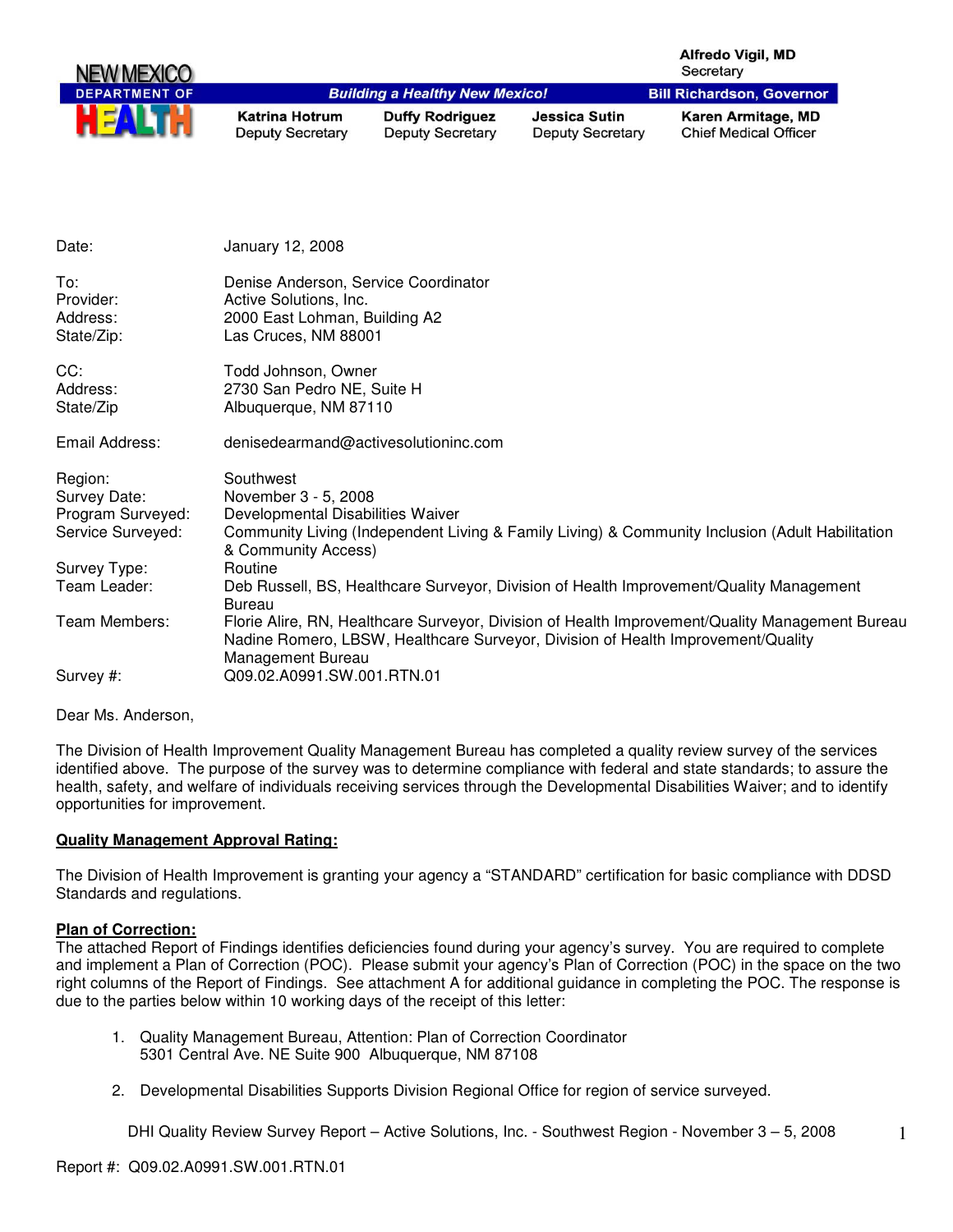Upon notification from QMB that your Plan of Correction has been approved, you must implement all remedies and corrective actions within 45 working days. If your plan of correction is denied, you must resubmit a revised plan ASAP for approval. All remedies must still be completed within 45 working days of the original submission.

Failure to submit, complete or implement your POC within the required time frames will result in the imposition of a \$200 per day Civil Monetary Penalty until it is received, completed and/or implemented.

#### **Request for Informal Reconsideration of Findings (IRF):**

If you disagree with a determination of noncompliance (finding) you have 10 working days upon receipt of this notice to request an IRF. Submit your request for an IRF in writing to:

> QMB Deputy Bureau Chief 5301 Central Ave NE Suite #900 Albuquerque, NM 87108 Attention: IRF request

A request for an IRF will not delay the implementation of your Plan of Correction which must be completed within 45 working days. Providers may not appeal the nature or interpretation of the standard or regulation, the team composition, sampling methodology or the Scope and Severity of the finding.

If the IRF approves the change or removal of a finding, you will be advised of any changes.

This IRF process is separate and apart from the Informal Dispute Resolution (IDR) and Fair Hearing Process for Sanctions from DOH.

Please call the Team Leader at 505-690-4693, if you have questions about the survey or the report. Thank you for your cooperation and for the work you perform.

Sincerely,

Put Runnel

Deb Russell, BS Team Lead/Healthcare Surveyor Division of Health Improvement Quality Management Bureau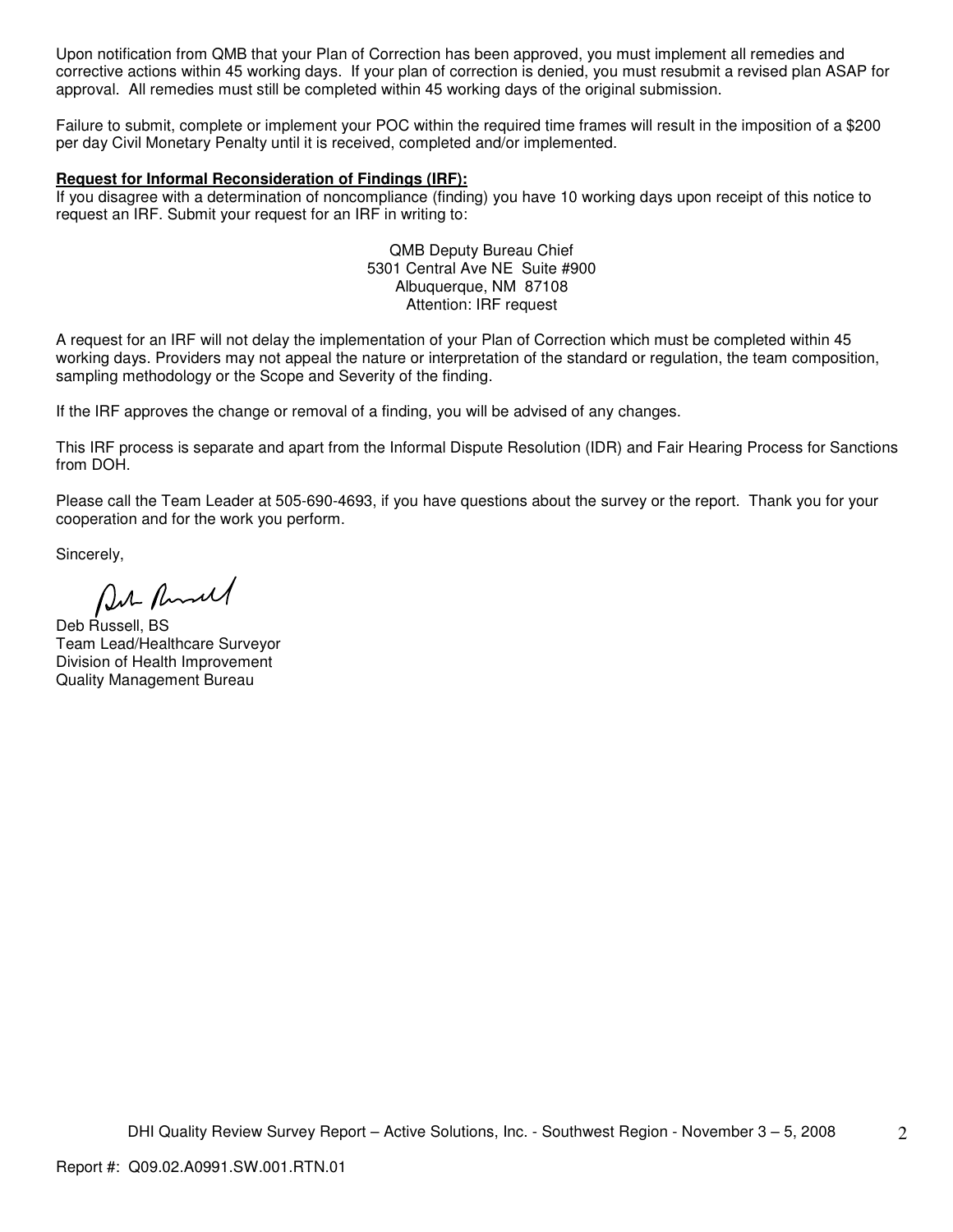| <b>Survey Process Employed:</b>         |                                                                                                                                                                                    |                                                                                                                                                                                                  |
|-----------------------------------------|------------------------------------------------------------------------------------------------------------------------------------------------------------------------------------|--------------------------------------------------------------------------------------------------------------------------------------------------------------------------------------------------|
| <b>Entrance Conference Date:</b>        | November 3, 2008                                                                                                                                                                   |                                                                                                                                                                                                  |
| Present:                                | <b>Active Solutions, Inc.</b>                                                                                                                                                      | Keith Cline, Service Coordinator                                                                                                                                                                 |
|                                         | <b>DOH/DHI/QMB</b>                                                                                                                                                                 | Deb Russell, BS, Team Lead/Healthcare Surveyor<br>Florie Alire, RN, Healthcare Surveyor<br>Nadine Romero, LBSW, Healthcare Surveyor                                                              |
| <b>Exit Conference Date:</b>            | November 5, 2008                                                                                                                                                                   |                                                                                                                                                                                                  |
| Present:                                | <b>Active Solutions, Inc.</b><br>Denise Anderson, Service Coordinator<br>Keith Cline, Service Coordinator<br>Cecelia Garcia, Service Coordinator/Community Access/Day Habilitation |                                                                                                                                                                                                  |
|                                         | DOH/DHI/QMB                                                                                                                                                                        | Deb Russell, BS, Team Lead/Healthcare Surveyor<br>Florie Alire, RN, Healthcare Surveyor<br>Nadine Romero, LBSW, Healthcare Surveyor                                                              |
|                                         |                                                                                                                                                                                    | <b>DDSD - Southwest Regional Office</b><br>Zack Robinson, Social Community Program Coordinator                                                                                                   |
| <b>Homes Visited</b>                    | Number:                                                                                                                                                                            | 6                                                                                                                                                                                                |
| <b>Administrative Locations Visited</b> | Number:                                                                                                                                                                            | 1                                                                                                                                                                                                |
| <b>Total Sample Size</b>                | Number:                                                                                                                                                                            | 10<br>9 - Family Living<br>1 - Independent Living<br>3 - Adult Habilitation<br>2 - Community Access                                                                                              |
| Persons Served Interviewed              | Number:                                                                                                                                                                            | 4                                                                                                                                                                                                |
| Persons Served Observed                 | Number:<br>the surveyor)                                                                                                                                                           | 1 (One individual refused to be interviewed by                                                                                                                                                   |
|                                         | asked by the survey team)                                                                                                                                                          | 1 (One individual was unable to respond to questions<br>4 (Individuals were not available during the on-site visit)                                                                              |
| Records Reviewed (Persons Served)       | Number:                                                                                                                                                                            | 10                                                                                                                                                                                               |
| <b>Administrative Files Reviewed</b>    | <b>Billing Records</b><br>٠<br><b>Medical Records</b><br><b>Personnel Files</b><br><b>Training Records</b>                                                                         | Incident Management Records<br>Agency Policy and Procedure<br><b>Caregiver Criminal History Screening Records</b><br><b>Employee Abuse Registry</b><br>Human Rights Notes and/or Meeting Minutes |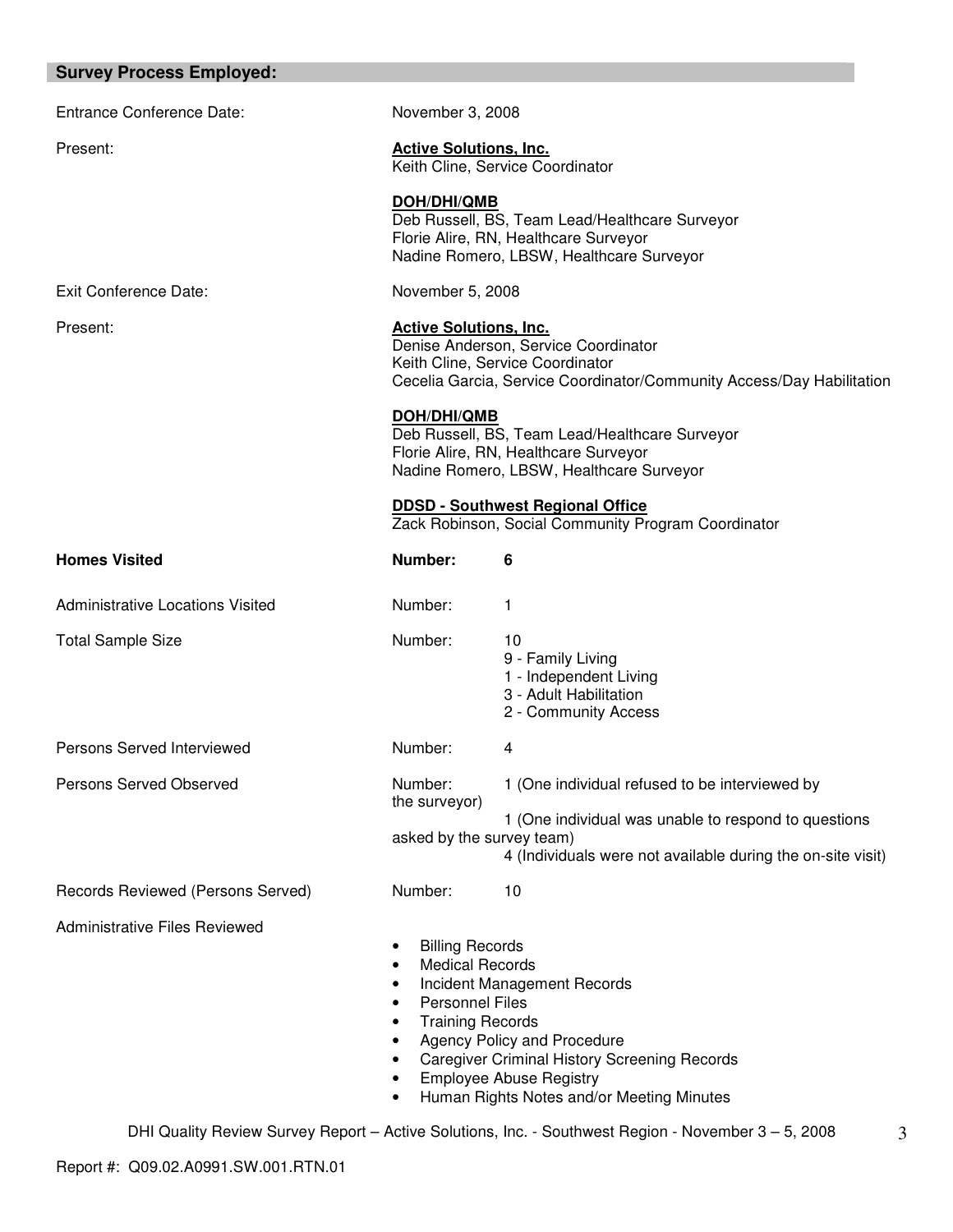- Nursing personnel files
- Evacuation Drills
- Quality Improvement/Quality Assurance Plan

- CC: Distribution List: DOH Division of Health Improvement
	- DOH Developmental Disabilities Supports Division
	- DOH Office of Internal Audit
	- HSD Medical Assistance Division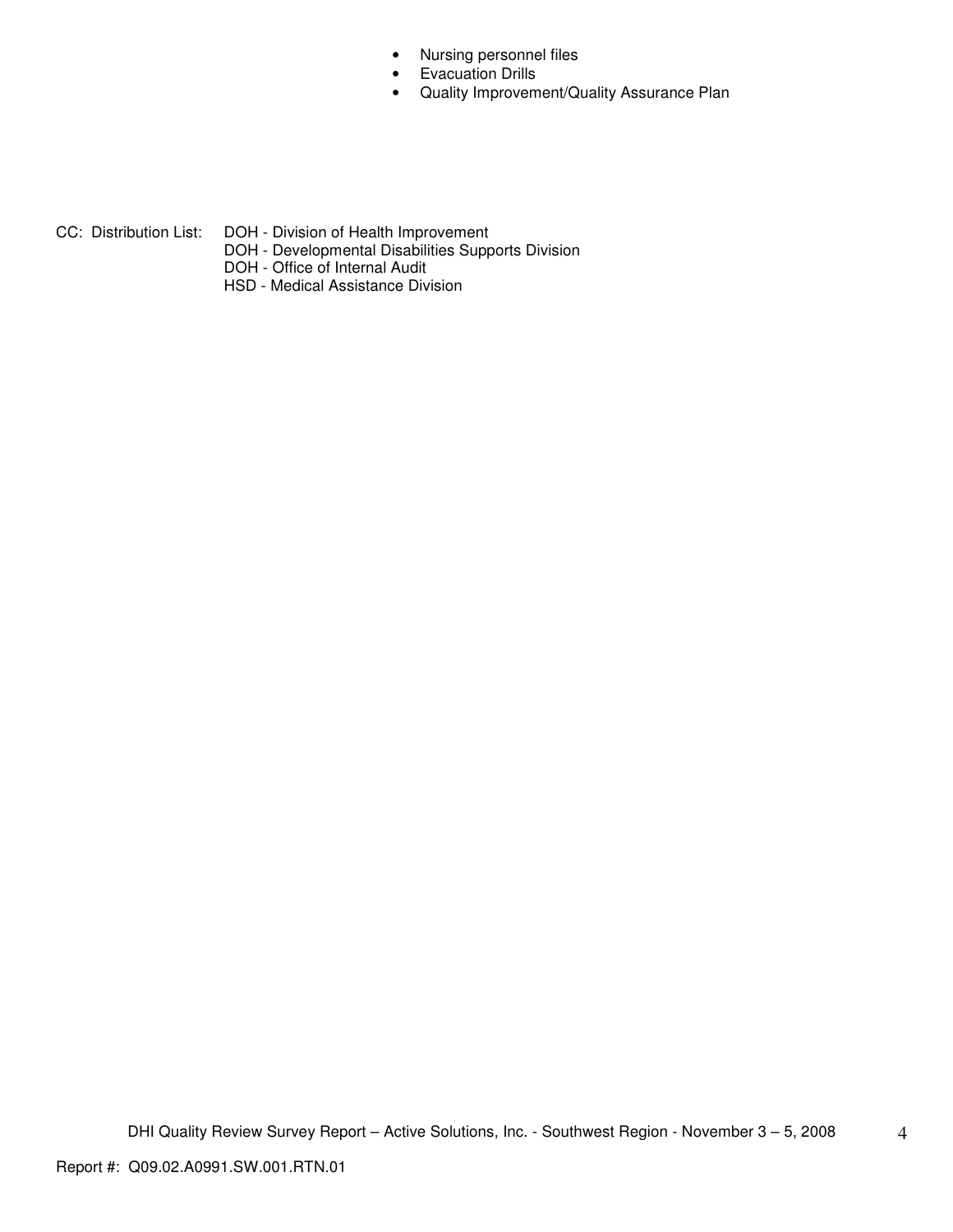# **Provider Instructions for Completing the QMB Plan of Correction (POC) Process**

- After a QMB Quality Review, your Survey Report will be sent to you via certified mail. You may request that it also be sent to you electronically by calling George Perrault, Plan of Correction Coordinator at 505-222-8624.
- Within 10 business days of the date you received your survey report, you must develop and send your Plan of Correction response to the QMB office. (Providers who do not pick up their mail will be referred to the Internal Review Committee [IRC]).
- For each Deficiency in your Survey Report, include specific information about HOW you will correct each Deficiency, WHO will fix each Deficiency ("Responsible Party"), and by WHEN ("Date Due").
- Your POC must not only address HOW, WHO and WHEN each Deficiency will be corrected, but must also address overall systemic issues to prevent the Deficiency from reoccurring, i.e., Quality Assurance (QA). Your description of your QA must include specifics about your selfauditing processes, such as HOW OFTEN you will self-audit, WHO will do it, and WHAT FORMS will be used.
- Corrective actions should be incorporated into your agency's Quality Assurance/Quality Improvement policies and procedures.
- You may send your POC response electronically to George.Perrault@state.nm.us, by fax (505- 841-5815), or by postal mail.
- Do not send supporting documentation to QMB until after your POC has been approved by QMB.
- QMB will notify you if your POC has been "Approved" or "Denied".
- Whether your POC is "Approved" or "Denied", you have a maximum of 45 business days to correct all survey Deficiencies from the date of receipt of your Survey Report. If your POC is "Denied" it must be revised and resubmitted ASAP, as the 45 working day limit is in effect. Providers whose revised POC is denied will be referred to the IRC.
- The POC must be completed on the official QMB Survey Report and Plan of Correction Form, unless approved in advance by the POC Coordinator.
- The following Deficiencies must be corrected within the deadlines below (after receipt of your Survey Report):

| ○ CCHS and EAR:                    | 10 working days |
|------------------------------------|-----------------|
| $\circ$ Medication errors:         | 10 working days |
| $\circ$ IMS system/training:       | 20 working days |
| $\circ$ ISP related documentation: | 30 working days |
| $\circ$ DDSD Training              | 45 working days |
|                                    |                 |

- If you have questions about the POC process, call the QMB POC Coordinator, George Perrault at 505-222-8624 for assistance.
- For Technical Assistance (TA) in developing or implementing your POC, contact your local DDSD Regional Office.
- Once your POC has been approved by QMB, the POC may not be altered or the dates changed.
- Requests for an extension or modification of your POC (post approval) must be made in writing and submitted to the POC Coordinator at QMB, and are approved on a case-by case basis.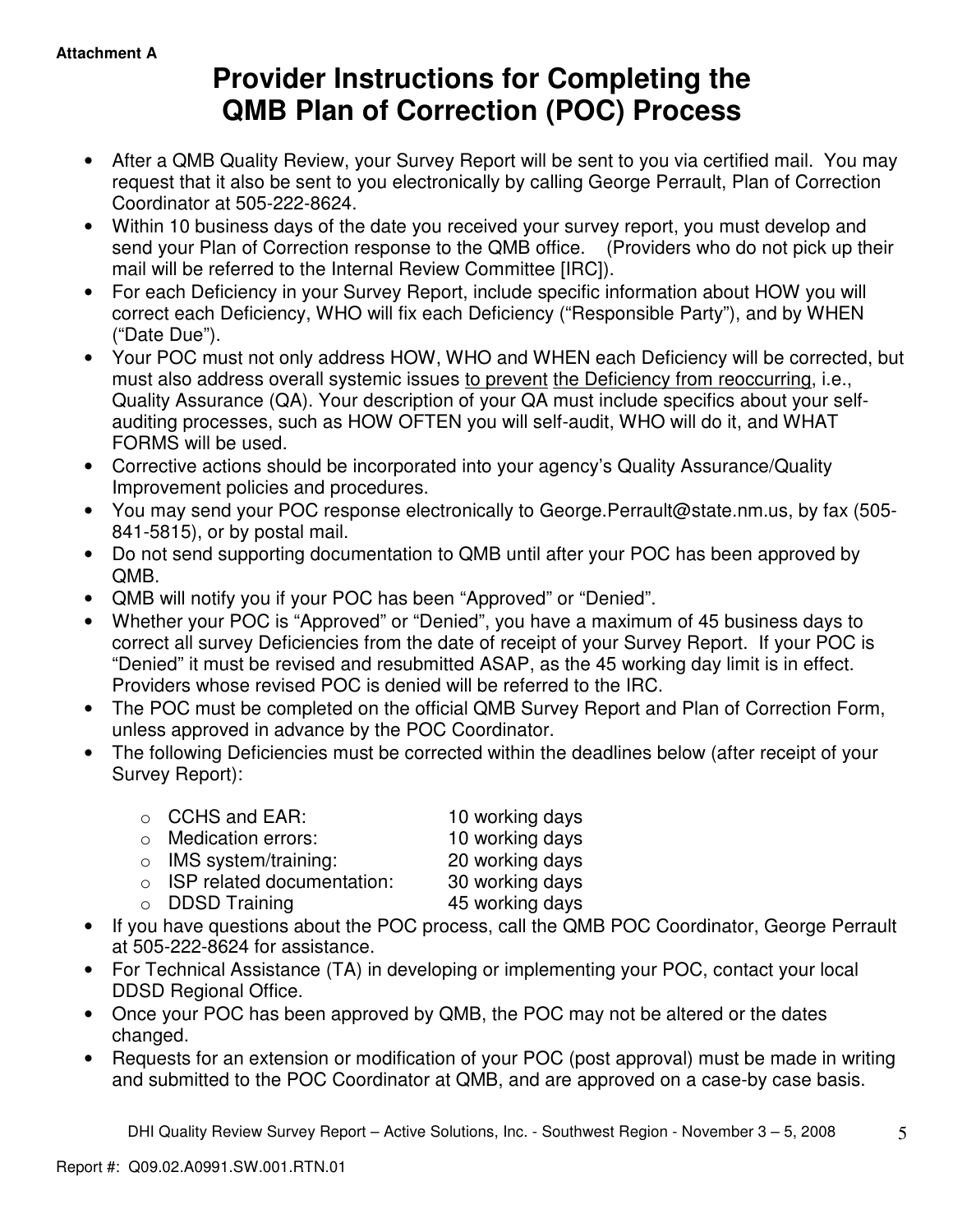- When submitting supporting documentation, organize your documents by Tag #s, and annotate or label each document using Individual #s.
- Do not submit original documents, copies are fine. Originals must be maintained in the agency/client file(s) as per DDSD Standards.
- Failure to submit, complete or implement your POC within the required timeframes will result in a referral to the IRC and the possible imposition of a \$200 per day Civil Monetary Penalty until it is received, completed and/or implemented.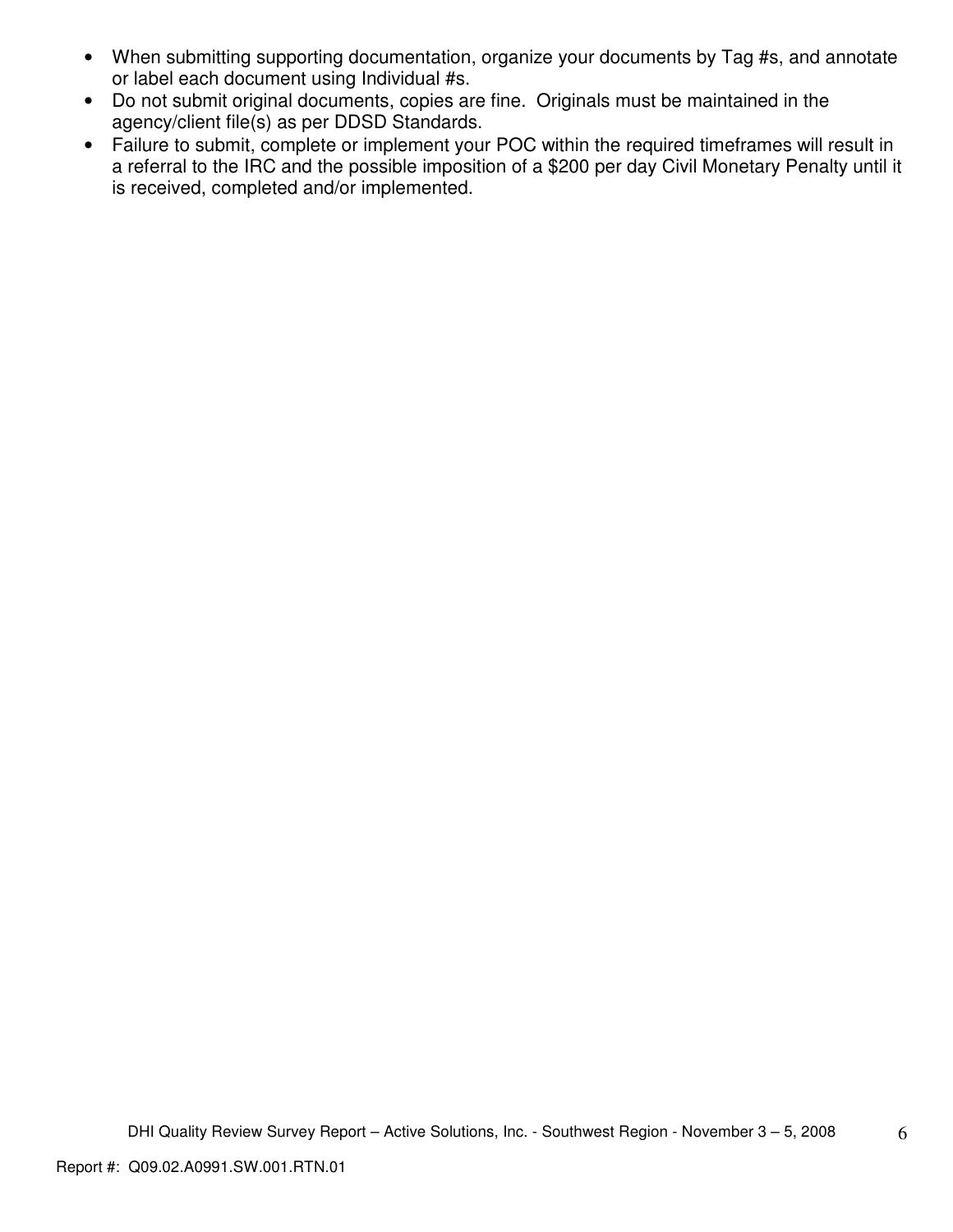## **QMB Scope and Severity Matrix of survey results**

Each deficiency in your Report of Findings is scored on a Scope and Severity Scale. The culmination of each deficiency's Scope and Severity is used to determine degree of compliance to standards and regulations and level of QMB Certification.

|                 |                           |                                                                |                                  | <b>SCOPE</b>                  |                                               |
|-----------------|---------------------------|----------------------------------------------------------------|----------------------------------|-------------------------------|-----------------------------------------------|
|                 |                           |                                                                | <b>Isolated</b><br>$01\% - 15\%$ | <b>Pattern</b><br>$16% - 79%$ | <b>Widespread</b><br>$80\% - 100\%$           |
|                 | High Impact               | Immediate<br>Jeopardy to<br>individual health<br>and or safety | J.                               | K.                            | L.                                            |
| <b>SEVERITY</b> |                           | <b>Actual harm</b>                                             | G.                               | Н.                            | I.                                            |
|                 | Medium<br>Impact          | <b>No Actual Harm</b><br><b>Potential for more</b>             | D.                               | Е.                            | $F.$ (3 or more)                              |
|                 |                           | than minimal harm                                              | $D.$ (2 or less)                 |                               | <b>F.</b> (no conditions<br>of participation) |
|                 | Impact<br>NO <sub>-</sub> | No Actual Harm<br>Minimal potential<br>for harm.               | A.                               | <b>B.</b>                     | C.                                            |

Scope and Severity Definitions:

#### Key to Scope scale:

#### Isolated:

A deficiency that is limited to 1% to 15% of the sample, usually impacting no more than one or two individuals in the sample.

#### Pattern:

A deficiency that impacts a number or group of individuals from 16% to 79% of the sample is defined as a pattern finding. Pattern findings suggest the need for system wide corrective actions.

## Widespread:

A deficiency that impacts most or all (80% to 100%) of the individuals in the sample is defined as widespread or pervasive. Widespread findings suggest the need for system wide corrective actions as well as the need to implement a Continuous Quality Improvement process to improve or build infrastructure. Widespread findings must be referred to the Internal Review Committee for review and possible actions or sanctions.

#### Key to Severity scale: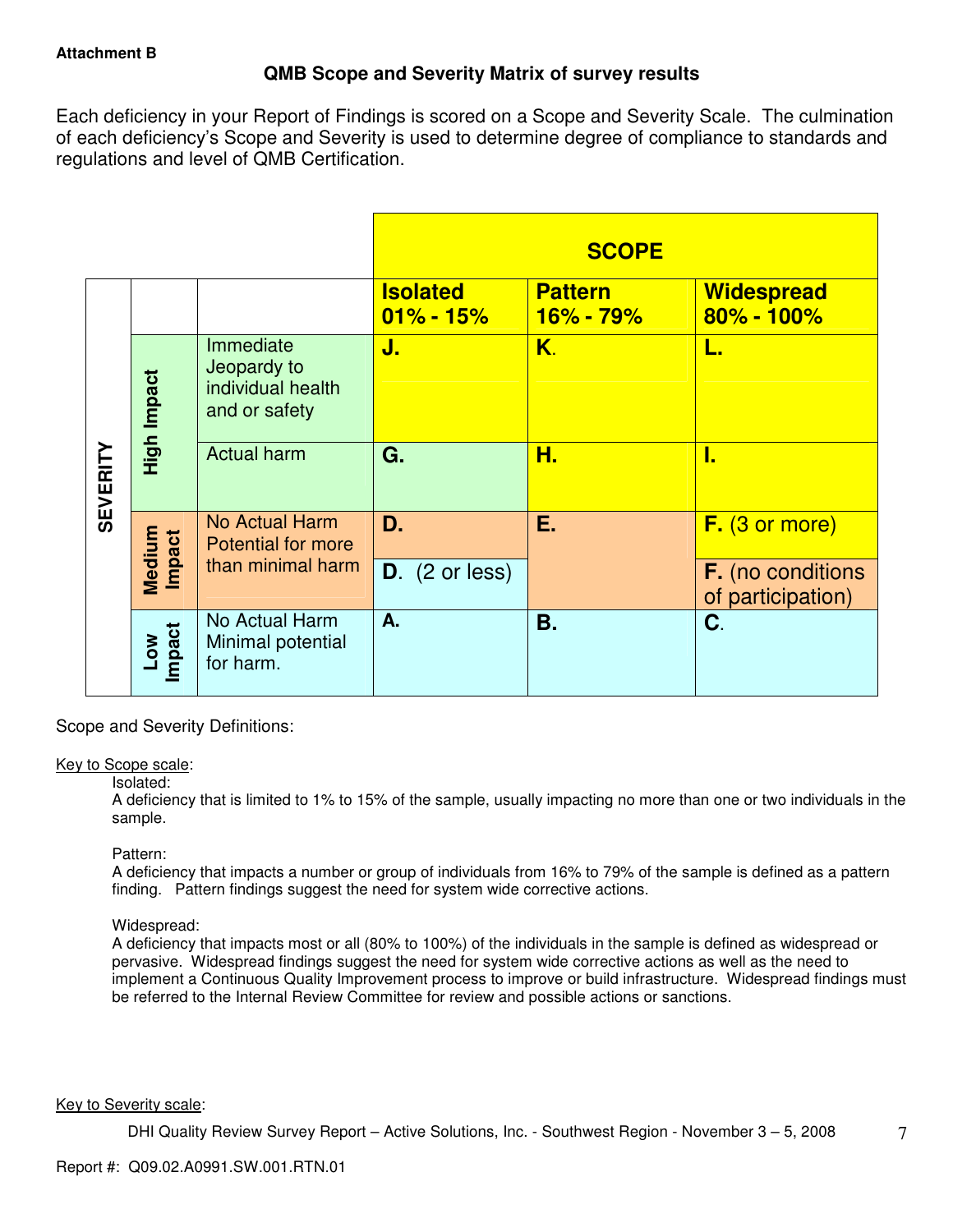Low Impact Severity: (Blue)

Low level findings have no or minimal potential for harm to an individual. Providers that have no findings above a "C" level may receive a "Quality" Certification approval rating from QMB.

Medium Impact Severity: (Tan)

Medium level findings have a potential for harm to an individual. Providers that have no findings above a "F" level and/or no more than two F level findings and no F level Conditions of Participation may receive a "Merit" Certification approval rating from QMB.

High Impact Severity: (Green or Yellow)

High level findings are when harm to an individual has occurred. Providers that have no findings above "I" level may only receive a "Standard" Approval rating from QMB and will be referred to the IRC.

High Impact Severity: (Yellow)

"J, K, and L" Level findings:

This is a finding of Immediate Jeopardy. If a provider is found to have "I" level findings or higher, with an outcome of Immediate Jeopardy, including repeat findings or Conditions of Participation they will be referred to the Internal Review Committee.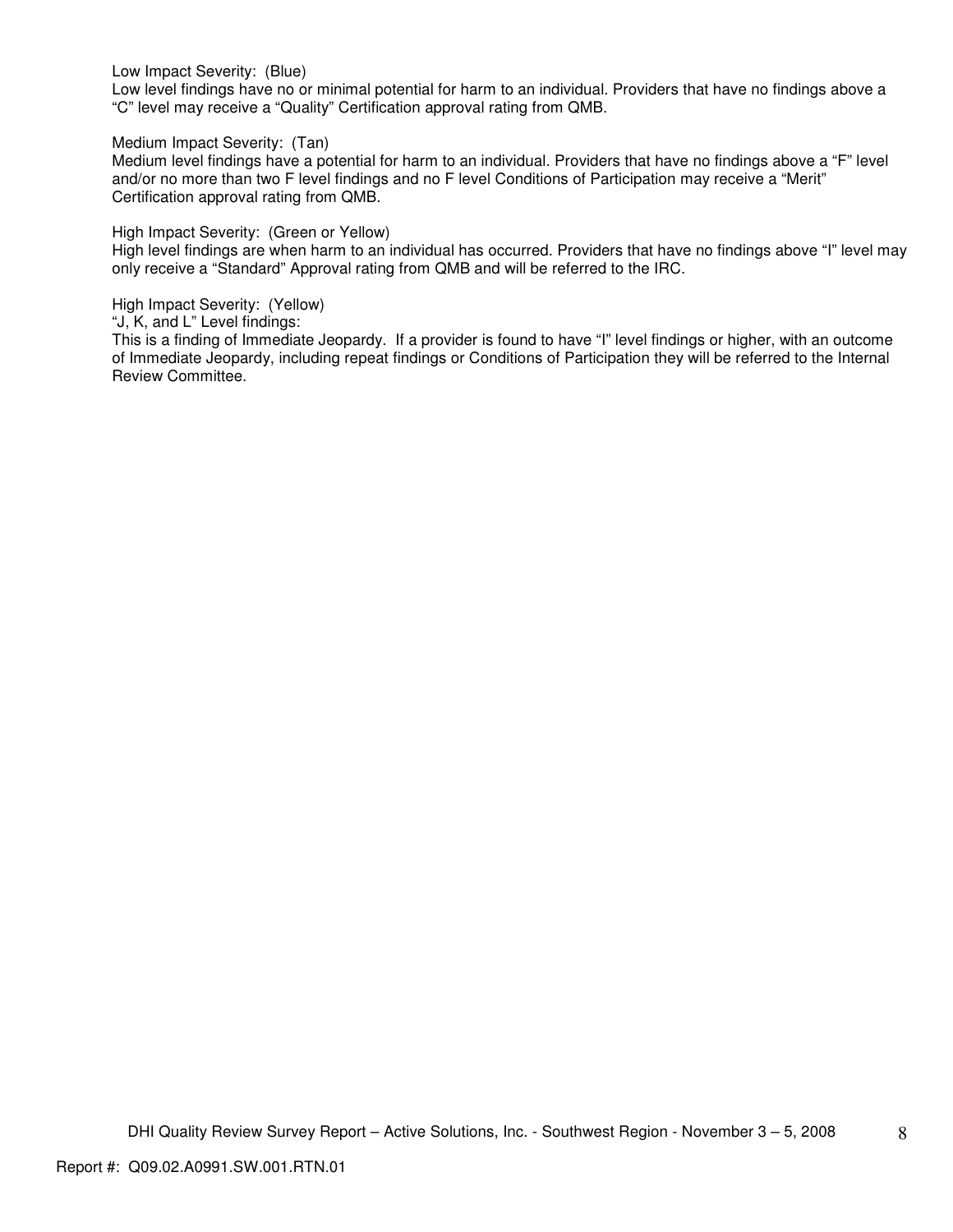## **Guidelines for the Provider Informal Reconsideration of Finding (IRF) Process**

## **Introduction:**

Throughout the process, surveyors are openly communicating with providers. Open communication means that surveyors have clarified issues and/or requested missing information before completing the review. Regardless, there may still be instances where the provider disagrees with a specific finding.

To informally dispute a finding the provider must request in writing an Informal Reconsideration of the Finding (IRF) to the QMB Deputy Bureau Chief **within 10 working days** of receipt of the final report.

The written request for an IRF must be completed on the **QMB Request for Informal Reconsideration of Finding Form** (available on the QMB website) and must specify in detail the request for reconsideration and why the finding is inaccurate. The **IRF request must include all supporting documentation or evidence that was not previously reviewed during the survey process.** 

## **The following limitations apply to the IRF process:**

- The request for an IRF and all supporting evidence must be received in 10 days.
- Findings based on evidence requested during the survey and not provided may not be subject to reconsideration.
- The supporting documentation must be new evidence not previously reviewed by the survey team.
- Providers must continue to complete their plan of correction during the IRF process
- Providers may not request an IRF to challenge the Scope and Severity of a finding.
- Providers may not request an IRF to challenge the sampling methodology.
- Providers may not request an IRF based on disagreement with the nature of the standard or regulation.
- Providers may not request an IRF to challenge the team composition
- Providers may not request an IRF to challenge the QMB Quality Approval Rating and the length of their DDSD provider contract.

## **A Provider forfeits the right to an IRF if the request is not made within 10 working days of receiving the report and does not include all supporting documentation or evidence to show compliance with the standards and regulations.**

QMB has 30 working days to complete the review and notify the provider of the decision. The request will be reviewed by the IRF committee. The Provider will be notified in writing of the ruling, no face to face meeting will be conducted.

When a Provider requests that a finding be reconsidered, it does not stop or delay the Plan of Correction process. **Providers must continue to complete the Plan of Correction, including the finding in dispute regardless of the IRF status.** If a finding is successfully reconsidered, it will be noted and will be removed or modified from the report. It should be noted that in some cases a Plan of Correction may be completed prior to the IRF process being completed. The provider will be notified in writing on the decisions of the IRF committee.

#### **Administrative Review Process:**

If a Provider desires to challenge the decision of the IRF committee they may request an Administrative Review by the DHI and DDSD Director. The Request must be made in writing to the QMB Bureau Chief and received within 5 days of notification from the IRF decision.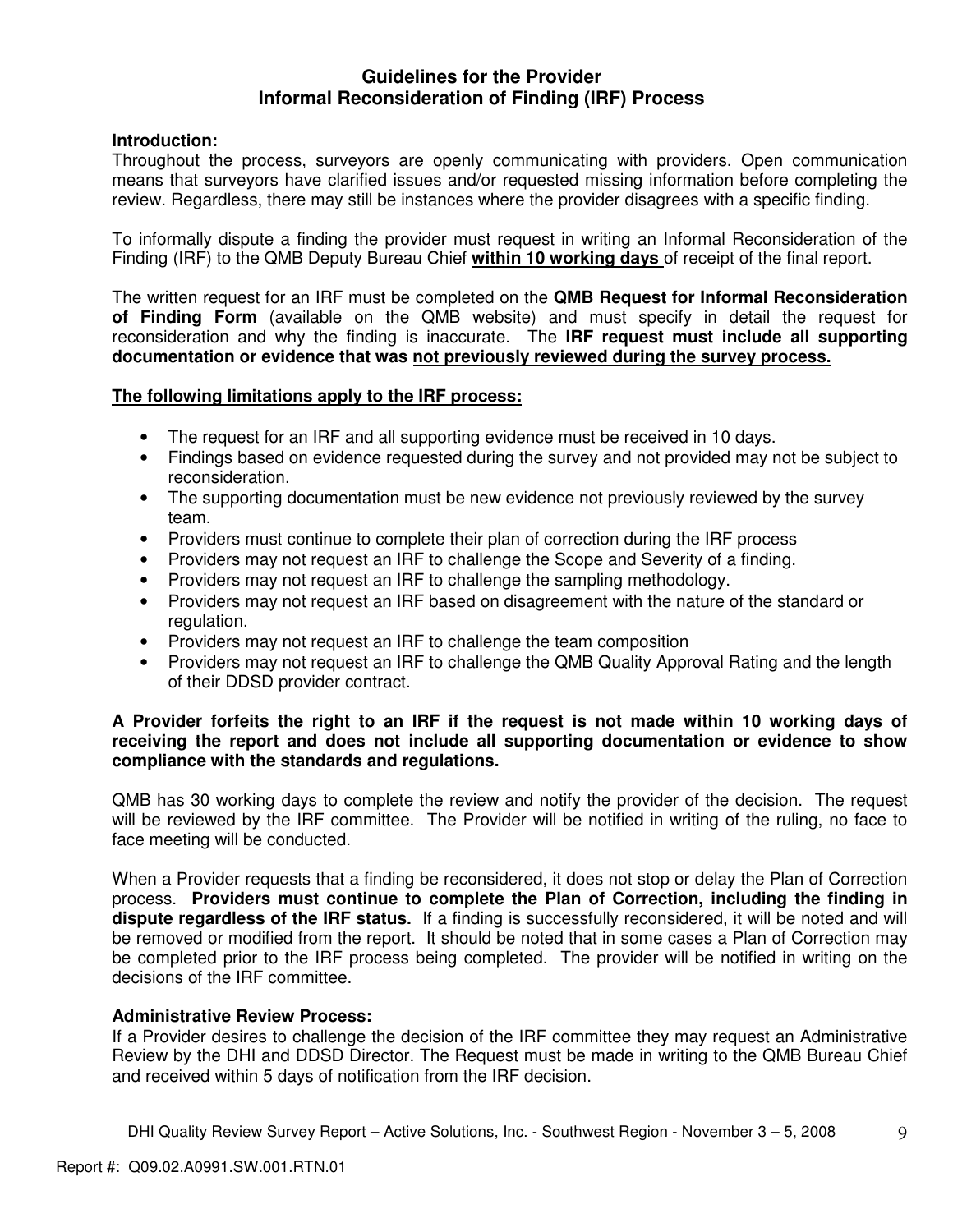## **Regarding IRC Sanctions:**

The Informal Reconsideration of the Finding process is a separate process specific to QMB Survey Findings and should not be confused with any process associated with IRC Sanctions.

If a Provider desires to Dispute or Appeal an IRC Sanction that is a separate and different process. Providers may choose the Informal Dispute Resolution Process or the Formal Medicaid Fair Hearing Process to dispute or appeal IRC sanctions, please refer to the DOH Sanction policy and section 39 of the provider contract agreement.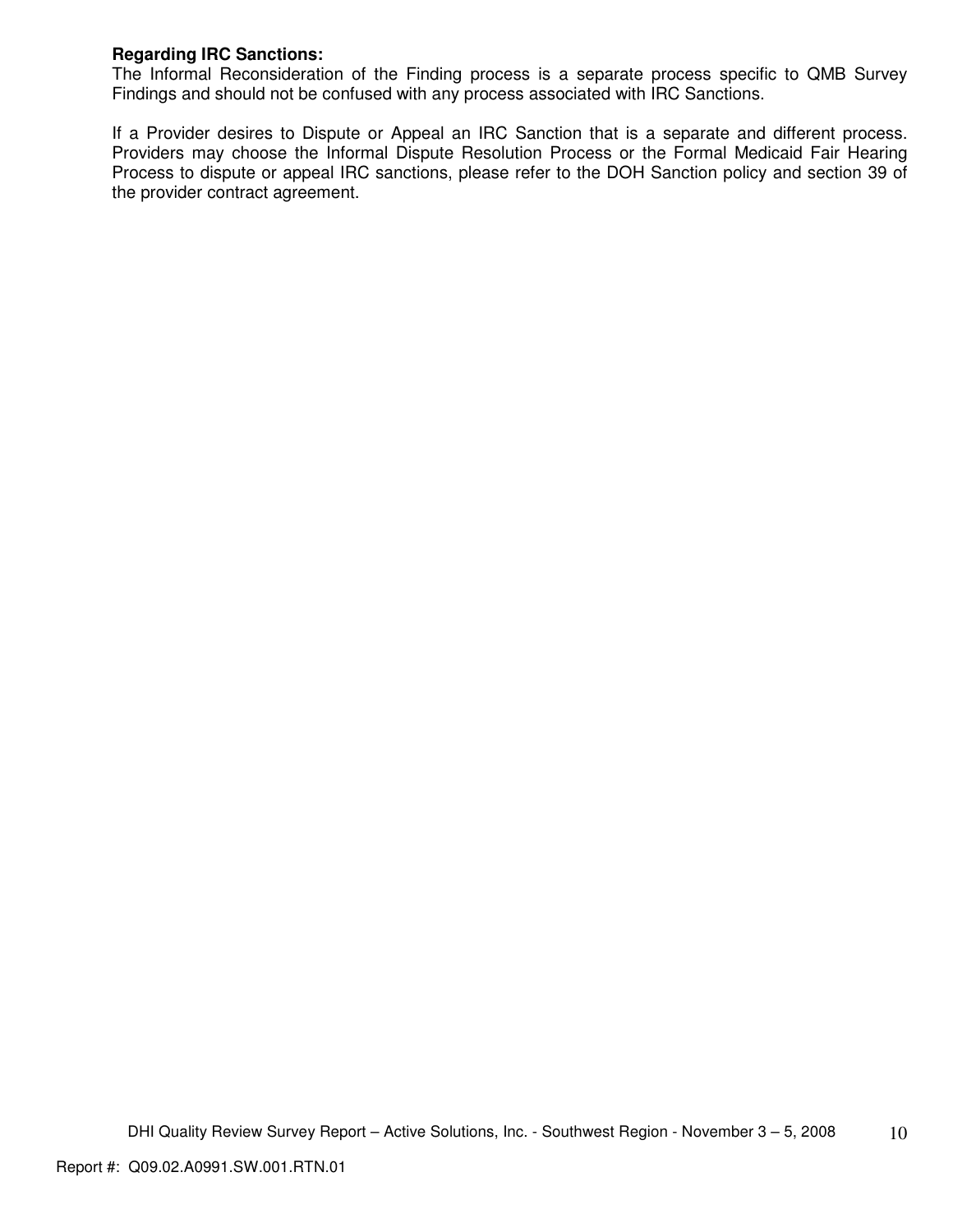# **Agency: Active Solutions, Inc. - Southwest Region**Program: Developmental Disabilities Waiver Service: Community Living (Family & Independent Living) & Community Inclusion (Community Access & Adult Habilitation) Monitoring Type: Routine<br>
Date of Survey: Novemb **Date of Survey: November 3 – 5, 2008**

| <b>Statute</b>                                     | <b>Deficiency</b>                               | <b>Agency Plan of Correction and</b><br><b>Responsible Party</b> | <b>Date Due</b> |
|----------------------------------------------------|-------------------------------------------------|------------------------------------------------------------------|-----------------|
|                                                    |                                                 |                                                                  |                 |
| Tag #1A08 Agency Case File                         | <b>Scope and Severity Rating: B</b>             |                                                                  |                 |
| Developmental Disabilities (DD) Waiver Service     | Based on record review, the Agency failed to    |                                                                  |                 |
| Standards effective 4/1/2007                       | maintain at the administrative office a         |                                                                  |                 |
| <b>CHAPTER 1 II. PROVIDER AGENCY</b>               | confidential case file for 4 of 10 individuals. |                                                                  |                 |
| <b>REQUIREMENTS:</b> The objective of these        |                                                 |                                                                  |                 |
| standards is to establish Provider Agency policy,  | Review of the Agency individual case files      |                                                                  |                 |
| procedure and reporting requirements for DD        | revealed the following items were not found,    |                                                                  |                 |
| Medicaid Waiver program. These requirements        | incomplete, and/or not current:                 |                                                                  |                 |
| apply to all such Provider Agency staff, whether   |                                                 |                                                                  |                 |
| directly employed or subcontracting with the       | • Annual ISP (#8)                               |                                                                  |                 |
| Provider Agency. Additional Provider Agency        |                                                 |                                                                  |                 |
| requirements and personnel qualifications may      | • ISP Signature Page (#8 & 9)                   |                                                                  |                 |
| be applicable for specific service standards.      |                                                 |                                                                  |                 |
| D. Provider Agency Case File for the               | Addendum A (#2, 4, 8 & 9)<br>$\bullet$          |                                                                  |                 |
| Individual: All Provider Agencies shall maintain   | ° The Agency provided evidence of Due           |                                                                  |                 |
| at the administrative office a confidential case   | Diligence - No Plan of Correction               |                                                                  |                 |
| file for each individual. Case records belong to   | required for Individual #2.                     |                                                                  |                 |
| the individual receiving services and copies shall |                                                 |                                                                  |                 |
| be provided to the receiving agency whenever       | • Individual Specific Training (Addendum B)     |                                                                  |                 |
| an individual changes providers. The record        | (#8)                                            |                                                                  |                 |
| must also be made available for review when        |                                                 |                                                                  |                 |
| requested by DOH, HSD or federal government        |                                                 |                                                                  |                 |
| representatives for oversight purposes. The        |                                                 |                                                                  |                 |
| individual's case file shall include the following |                                                 |                                                                  |                 |
| requirements:                                      |                                                 |                                                                  |                 |
| Emergency contact information, including<br>(1)    |                                                 |                                                                  |                 |
| the individual's address, telephone number,        |                                                 |                                                                  |                 |
| names and telephone numbers of relatives,          |                                                 |                                                                  |                 |
| or guardian or conservator, physician's            |                                                 |                                                                  |                 |
| name(s) and telephone number(s),                   |                                                 |                                                                  |                 |
| pharmacy name, address and telephone               |                                                 |                                                                  |                 |
| number, and health plan if appropriate;            |                                                 |                                                                  |                 |
| The individual's complete and current ISP,<br>(2)  |                                                 |                                                                  |                 |
| with all supplemental plans specific to the        |                                                 |                                                                  |                 |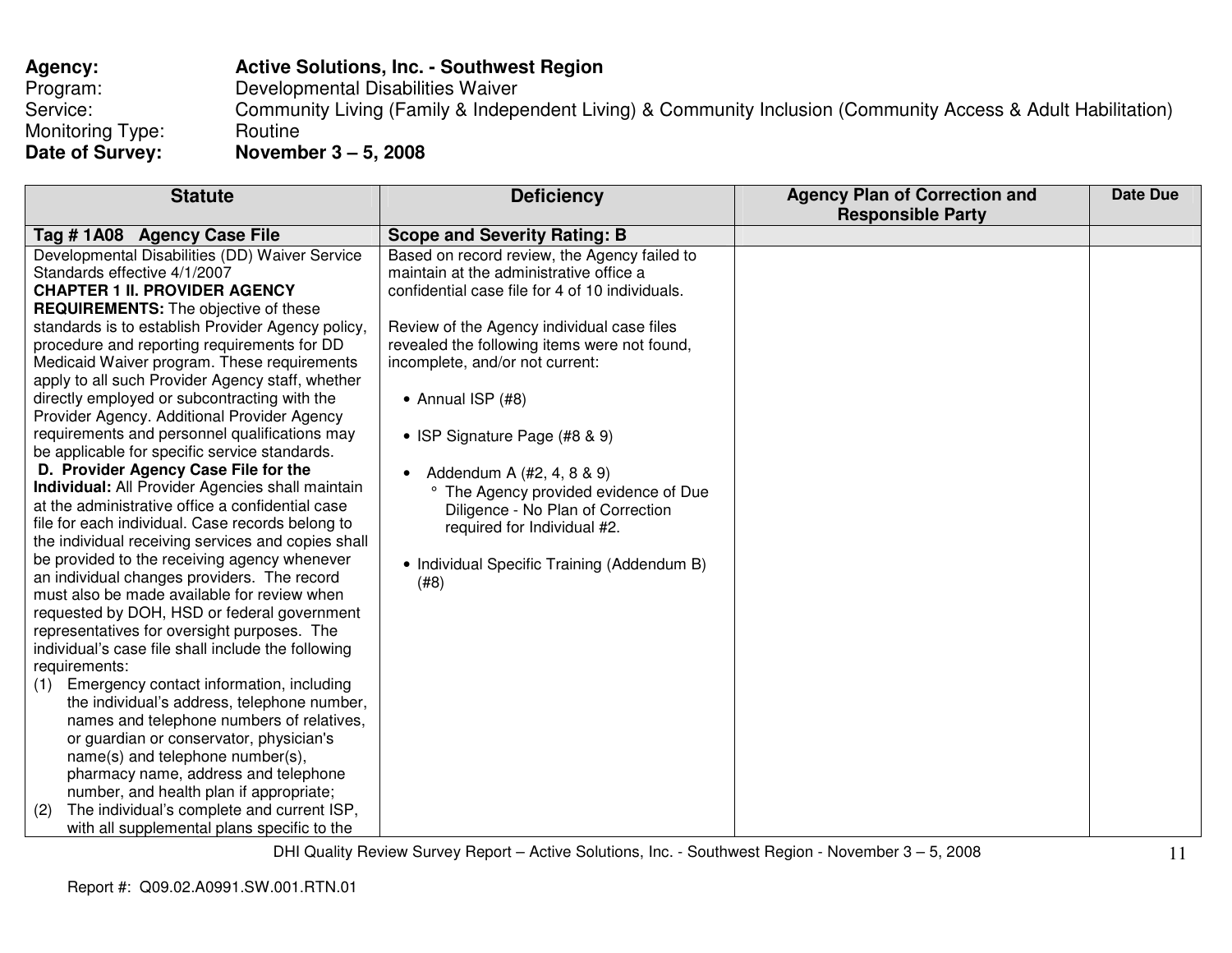|     | individual, and the most current completed     |  |  |
|-----|------------------------------------------------|--|--|
|     | Health Assessment Tool (HAT);                  |  |  |
| (3) | Progress notes and other service delivery      |  |  |
|     | documentation;                                 |  |  |
| (4) | Crisis Prevention/Intervention Plans, if there |  |  |
|     | are any for the individual;                    |  |  |
| (5) | A medical history, which shall include at      |  |  |
|     | least demographic data, current and past       |  |  |
|     | medical diagnoses including the cause (if      |  |  |
|     | known) of the developmental disability,        |  |  |
|     | psychiatric diagnoses, allergies (food,        |  |  |
|     | environmental, medications),                   |  |  |
|     | immunizations, and most recent physical        |  |  |
|     | exam;                                          |  |  |
| (6) | When applicable, transition plans              |  |  |
|     | completed for individuals at the time of       |  |  |
|     | discharge from Fort Stanton Hospital or Los    |  |  |
|     | Lunas Hospital and Training School; and        |  |  |
| (7) | Case records belong to the individual          |  |  |
|     | receiving services and copies shall be         |  |  |
|     | provided to the individual upon request.       |  |  |
| (8) | The receiving Provider Agency shall be         |  |  |
|     | provided at a minimum the following            |  |  |
|     | records whenever an individual changes         |  |  |
|     | provider agencies:                             |  |  |
|     | (a) Complete file for the past 12 months;      |  |  |
|     | (b) ISP and quarterly reports from the current |  |  |
|     | and prior ISP year;                            |  |  |
|     | (c) Intake information from original admission |  |  |
|     | to services; and                               |  |  |
|     | (d) When applicable, the Individual Transition |  |  |
|     | Plan at the time of discharge from Los         |  |  |
|     | Lunas Hospital and Training School or Ft.      |  |  |
|     | Stanton Hospital.                              |  |  |
|     |                                                |  |  |
|     |                                                |  |  |
|     |                                                |  |  |
|     |                                                |  |  |
|     |                                                |  |  |
|     |                                                |  |  |
|     |                                                |  |  |
|     |                                                |  |  |
|     |                                                |  |  |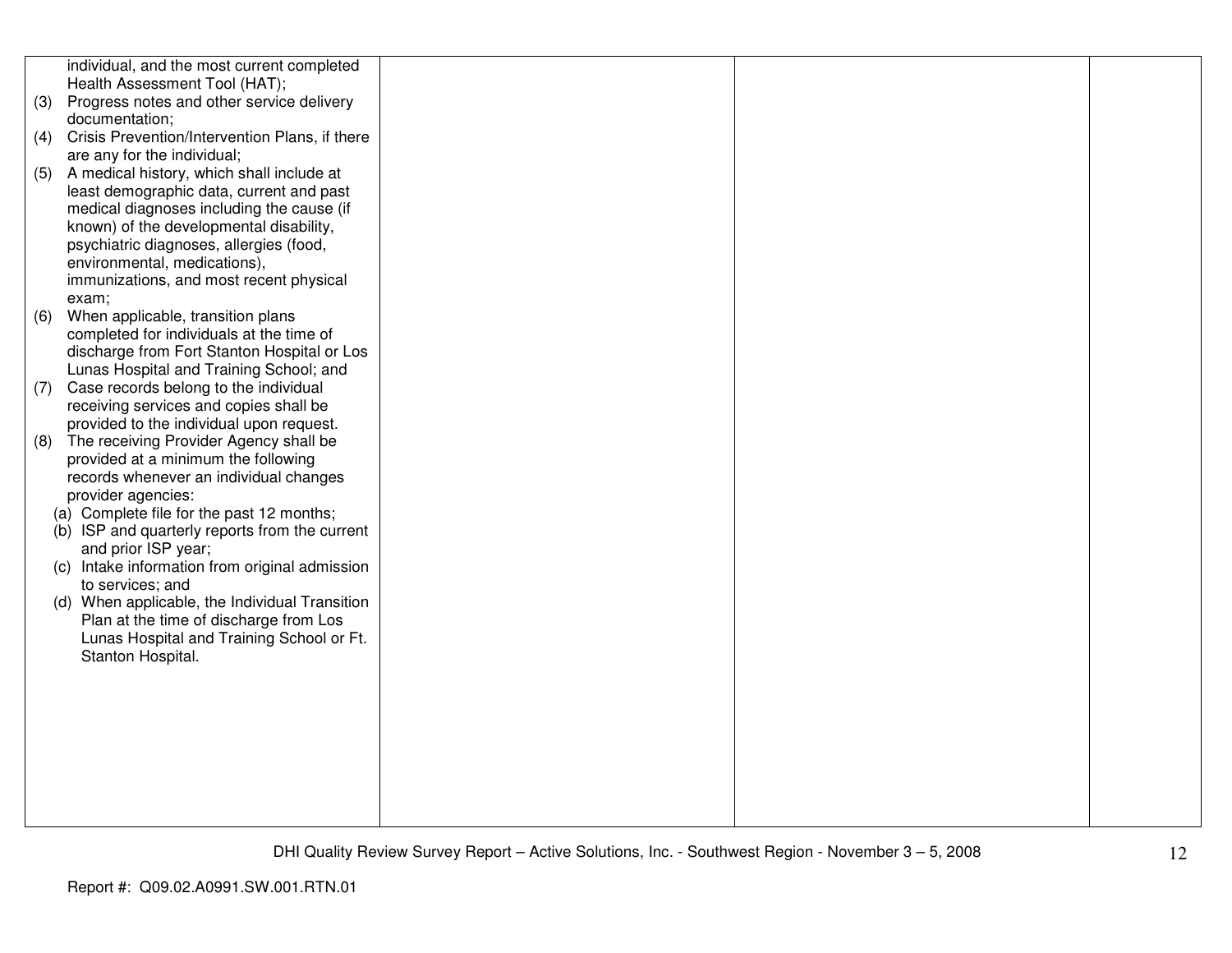| Tag #1A09 Medication Delivery (MAR)                 | <b>Scope and Severity Rating: D</b>           |  |
|-----------------------------------------------------|-----------------------------------------------|--|
| Developmental Disabilities (DD) Waiver Service      | Based on record review of July, August and    |  |
| Standards effective 4/1/2007                        | September 2008 Medication Administration      |  |
| <b>CHAPTER 1 II. PROVIDER AGENCY</b>                | Records (MAR) 1 of 10 individuals had MARs    |  |
| <b>REQUIREMENTS:</b> The objective of these         | which contained missing medications entries   |  |
| standards is to establish Provider Agency policy,   | and/or other errors.                          |  |
| procedure and reporting requirements for DD         |                                               |  |
| Medicaid Waiver program. These requirements         | Individual #3                                 |  |
| apply to all such Provider Agency staff, whether    | <b>July 2008</b>                              |  |
| directly employed or subcontracting with the        | MAR document did not contain the prescribed   |  |
| Provider Agency. Additional Provider Agency         | frequency for the following medications:      |  |
| requirements and personnel qualifications may       | • Baclofen 10 mg                              |  |
| be applicable for specific service standards.       | • Trileptal 300 mg                            |  |
| <b>Medication Delivery: Provider Agencies</b><br>Е. | • Risperadol 0.25 mg                          |  |
| that provide Community Living, Community            |                                               |  |
| Inclusion or Private Duty Nursing services shall    | MAR contained missing entries. No             |  |
| have written policies and procedures regarding      | documentation found indicating reason for     |  |
| medication(s) delivery and tracking and reporting   | missing entries:                              |  |
| of medication errors in accordance with DDSD        | • Risperadol 0.25 mg - Blank 7/12 - 31/2008   |  |
| Medication Assessment and Delivery Policy and       | 7:00 pm.                                      |  |
| Procedures, the Board of Nursing Rules and          |                                               |  |
| Board of Pharmacy standards and regulations.        | August 2008                                   |  |
|                                                     | MAR document did not contain the prescribed   |  |
| When required by the DDSD Medication<br>(2)         | frequency for the following medications:      |  |
| Assessment and Delivery Policy, Medication          | • Baclofen 10 mg                              |  |
| Administration Records (MAR) shall be               | • Trileptal 300 mg                            |  |
| maintained and include:                             | • Risperadol 0.25 mg                          |  |
| (a) The name of the individual, a transcription     |                                               |  |
| of the physician's written or licensed              | MAR contained missing entries. No             |  |
| health care provider's prescription                 | documentation found indicating reason for     |  |
| including the brand and generic name of             | missing entries:                              |  |
| the medication, diagnosis for which the             | • Risperadol 0.25 mg - Blank - 8/12 - 31/2008 |  |
| medication is prescribed;                           | 7:00 pm.                                      |  |
| (b) Prescribed dosage, frequency and                |                                               |  |
| method/route of administration, times and           | September 2008                                |  |
| dates of administration;                            | MAR document did not contain the prescribed   |  |
| (c) Initials of the individual administering or     | frequency for the following medications:      |  |
| assisting with the medication;                      | • Baclofen 10 mg                              |  |
| (d) Explanation of any medication irregularity;     |                                               |  |
| (e) Documentation of any allergic reaction or       | • Trileptal 300 mg                            |  |
| adverse medication effect; and                      | • Risperadol 0.25 mg                          |  |
| For PRN medication, an explanation for              |                                               |  |
| the use of the PRN medication shall                 | MAR contained missing entries. No             |  |
|                                                     | documentation found indicating reason for     |  |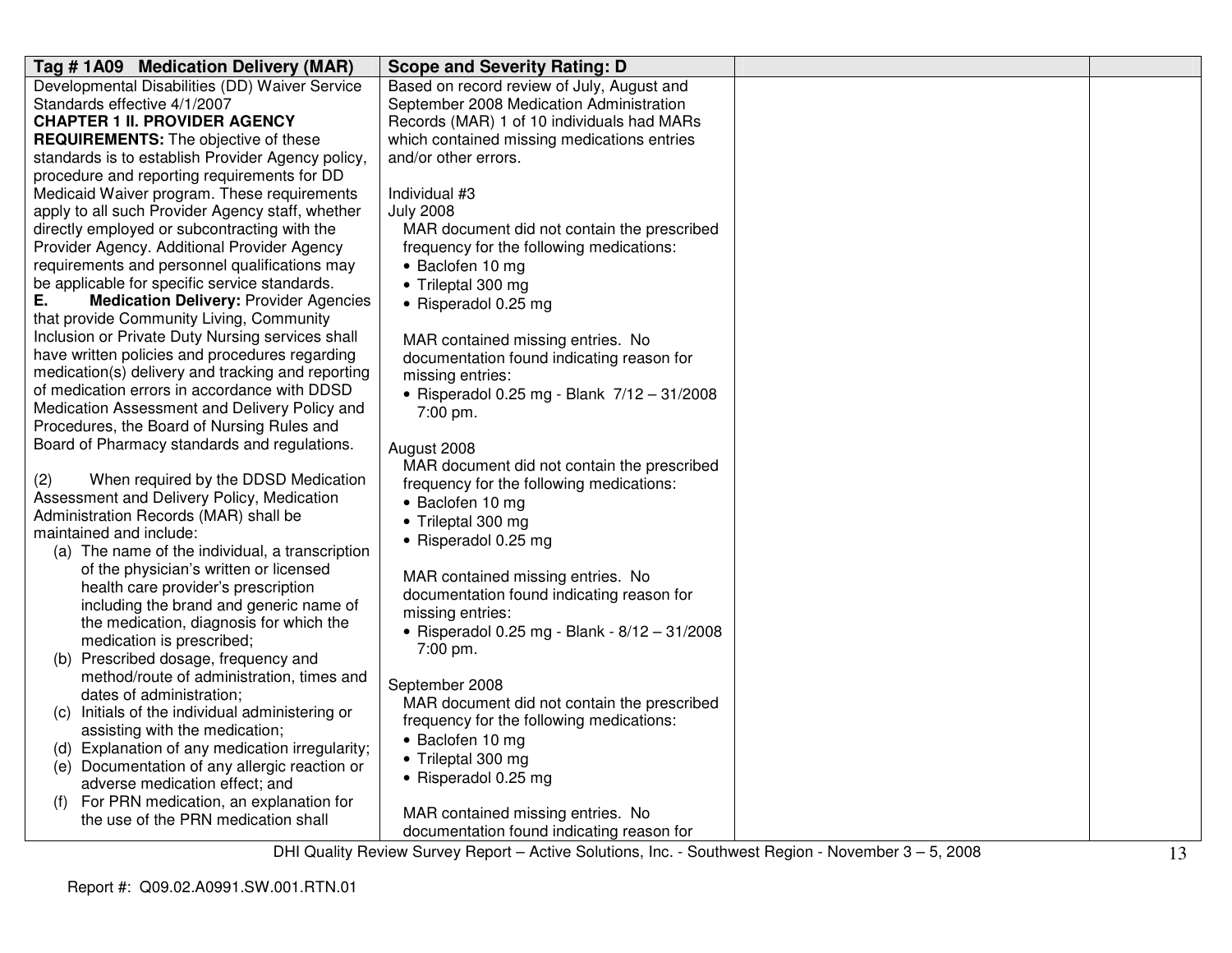|     | include observable signs/symptoms or          | missing entries:                                |  |
|-----|-----------------------------------------------|-------------------------------------------------|--|
|     | circumstances in which the medication is      | • Risperadol 0.25 mg - Blank - $9/12 - 30/2008$ |  |
|     | to be used, and documentation of              | 7:00 pm.                                        |  |
|     | effectiveness of PRN medication               |                                                 |  |
|     | administered.                                 |                                                 |  |
|     | (3) The Provider Agency shall also maintain a |                                                 |  |
|     | signature page that designates the full       |                                                 |  |
|     | name that corresponds to each initial used    |                                                 |  |
|     | to document administered or assisted          |                                                 |  |
|     | delivery of each dose;                        |                                                 |  |
| (4) | MARs are not required for individuals         |                                                 |  |
|     | participating in Independent Living who self- |                                                 |  |
|     | administer their own medications;             |                                                 |  |
| (5) | Information from the prescribing pharmacy     |                                                 |  |
|     | regarding medications shall be kept in the    |                                                 |  |
|     | home and community inclusion service          |                                                 |  |
|     | locations and shall include the expected      |                                                 |  |
|     | desired outcomes of administrating the        |                                                 |  |
|     | medication, signs and symptoms of adverse     |                                                 |  |
|     | events and interactions with other            |                                                 |  |
|     | medications;                                  |                                                 |  |
|     |                                               |                                                 |  |
|     |                                               |                                                 |  |
|     |                                               |                                                 |  |
|     |                                               |                                                 |  |
|     |                                               |                                                 |  |
|     |                                               |                                                 |  |
|     |                                               |                                                 |  |
|     |                                               |                                                 |  |
|     |                                               |                                                 |  |
|     |                                               |                                                 |  |
|     |                                               |                                                 |  |
|     |                                               |                                                 |  |
|     |                                               |                                                 |  |
|     |                                               |                                                 |  |
|     |                                               |                                                 |  |
|     |                                               |                                                 |  |
|     |                                               |                                                 |  |
|     |                                               |                                                 |  |
|     |                                               |                                                 |  |
|     |                                               |                                                 |  |
|     |                                               |                                                 |  |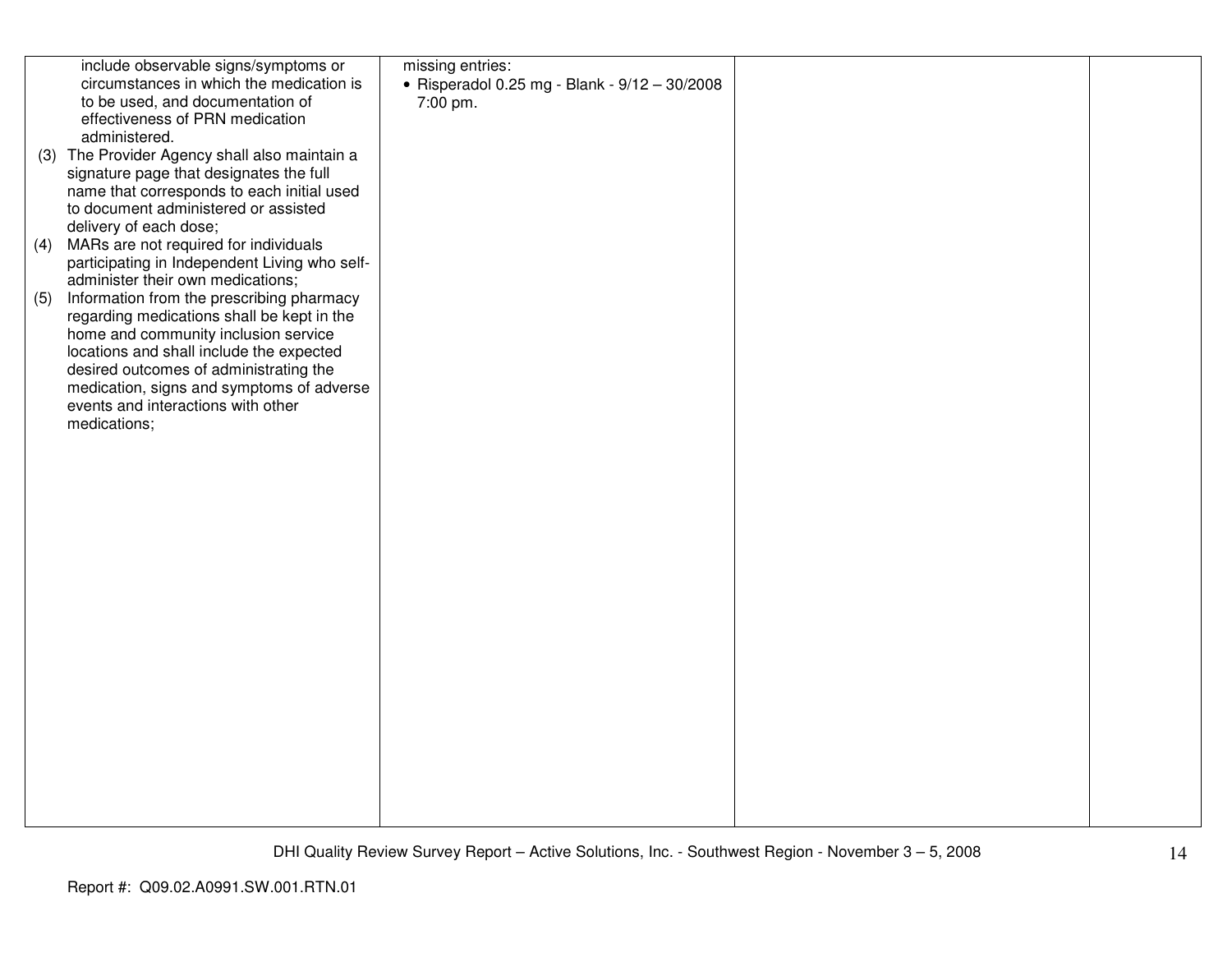| Tag # 1A09 Medication Delivery - PRN                                                           | <b>Scope and Severity Rating: D</b>                             |  |
|------------------------------------------------------------------------------------------------|-----------------------------------------------------------------|--|
| Developmental Disabilities (DD) Waiver Service                                                 | Based on record review, the Agency failed to                    |  |
| Standards effective 4/1/2007                                                                   | maintain Medication Administration Records,                     |  |
| <b>CHAPTER 1 II. PROVIDER AGENCY</b>                                                           | which included an explanation for the use of the                |  |
| <b>REQUIREMENTS:</b> The objective of these                                                    | PRN medication including observable                             |  |
| standards is to establish Provider Agency policy,                                              | signs/symptoms or circumstances in which the                    |  |
| procedure and reporting requirements for DD                                                    | medication is to be used, and documentation of                  |  |
| Medicaid Waiver program. These requirements                                                    | effectiveness for 1 of 9 individuals.                           |  |
| apply to all such Provider Agency staff, whether                                               |                                                                 |  |
| directly employed or subcontracting with the                                                   | Individual #8                                                   |  |
| Provider Agency. Additional Provider Agency                                                    | <b>July 2008</b><br>MAR document did not contain the observable |  |
| requirements and personnel qualifications may<br>be applicable for specific service standards. | signs/symptoms or circumstances in which the                    |  |
| <b>Medication Delivery: Provider Agencies</b><br>Е.                                            | medication is to be used for the following                      |  |
| that provide Community Living, Community                                                       | medications:                                                    |  |
| Inclusion or Private Duty Nursing services shall                                               | • Tylenol 500 mg                                                |  |
| have written policies and procedures regarding                                                 | • Loratadine #30                                                |  |
| medication(s) delivery and tracking and reporting                                              |                                                                 |  |
| of medication errors in accordance with DDSD                                                   | MAR document did not contain the exact                          |  |
| Medication Assessment and Delivery Policy and                                                  | amount of medication to be used in a 24 hour                    |  |
| Procedures, the Board of Nursing Rules and                                                     | period for the following medication:                            |  |
| Board of Pharmacy standards and regulations.                                                   | • Darvocet 100 mg - PRN                                         |  |
|                                                                                                | • Ativan 2 mg 1 table - As Needed                               |  |
| (f) For PRN medication, an explanation for                                                     | • Tylenol 500 mg                                                |  |
| the use of the PRN medication shall                                                            | • Loratadine #30                                                |  |
| include observable signs/symptoms or                                                           |                                                                 |  |
| circumstances in which the medication is                                                       | MAR did not contain documentation of                            |  |
| to be used, and documentation of                                                               | effectiveness of PRN medication                                 |  |
| effectiveness of PRN medication                                                                | assisted/administered for the following:                        |  |
| administered.                                                                                  | • Darvocet 100 mg - PRN 7/7 & 7/25/2008.                        |  |
|                                                                                                | • Ativan 2 mg - PRN 7/21/2008.                                  |  |
|                                                                                                |                                                                 |  |
|                                                                                                | August 2008                                                     |  |
|                                                                                                | MAR document did not contain the exact                          |  |
|                                                                                                | amount of medication to be used in a 24 hour                    |  |
|                                                                                                | period for the following medication:                            |  |
|                                                                                                | • Darvocet 100 mg - PRN                                         |  |
|                                                                                                | • Ativan 2 mg 1 table - As Needed                               |  |
|                                                                                                |                                                                 |  |
|                                                                                                | MAR did not contain documentation of                            |  |
|                                                                                                | effectiveness of PRN medication                                 |  |
|                                                                                                | assisted/administered for the following:                        |  |
|                                                                                                | • Darvocet 100 mg - PRN 8/8, 15, 20, 21, 23,                    |  |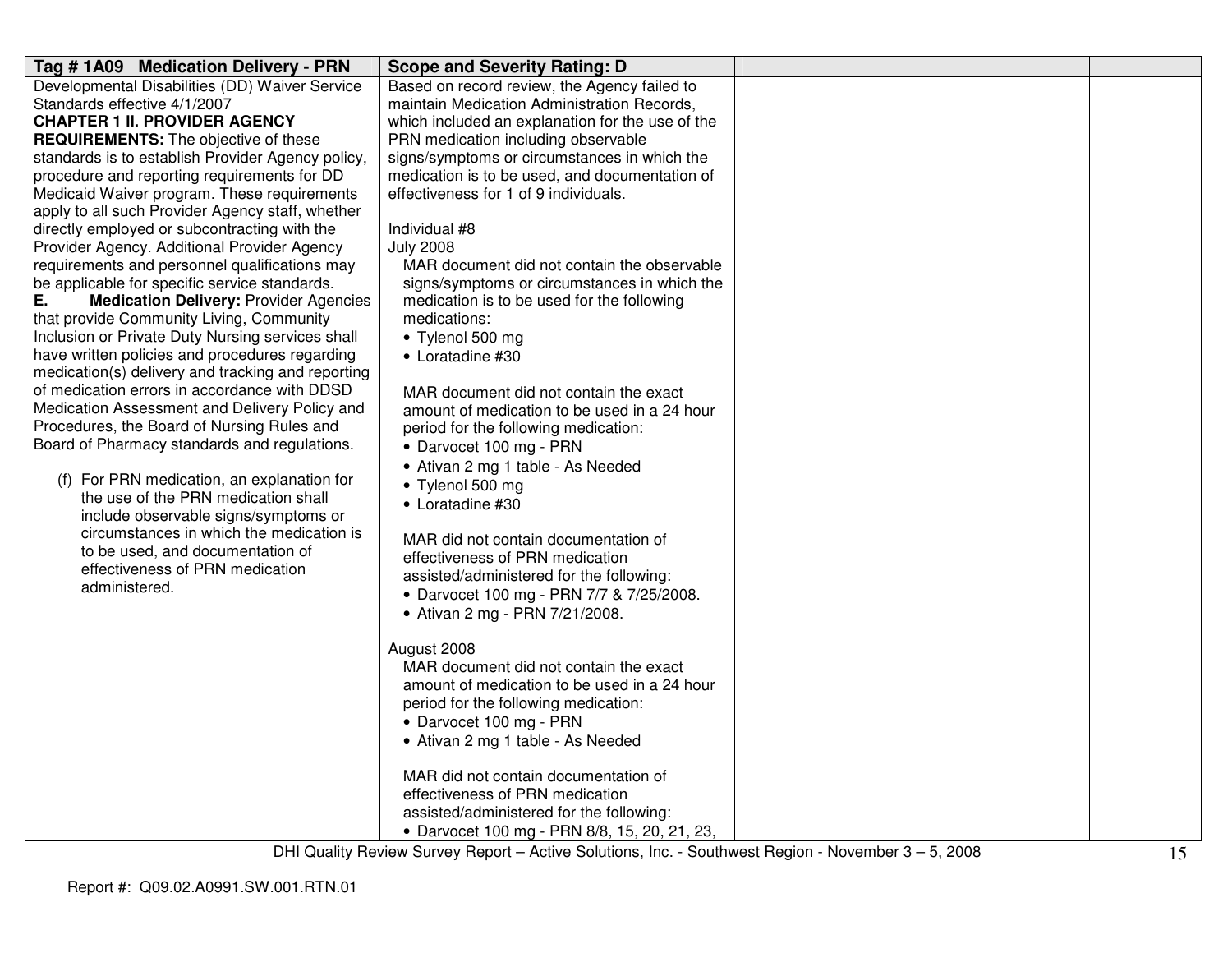| 24, 30 & 31, 2008.                            |  |
|-----------------------------------------------|--|
|                                               |  |
| • Ativan 2 mg - PRN 8/18/2008.                |  |
|                                               |  |
|                                               |  |
| September 2008                                |  |
| MAR document did not contain the exact        |  |
|                                               |  |
| amount of medication to be used in a 24 hour  |  |
| period for the following medication:          |  |
|                                               |  |
| • Robitussin Cough Syrup 2 teaspoons every    |  |
| 4 hours - As Needed.                          |  |
|                                               |  |
| • Darvocet 100 mg - PRN                       |  |
| • Ativan 2 mg 1 table - As Needed             |  |
|                                               |  |
|                                               |  |
| MAR did not contain documentation of          |  |
|                                               |  |
| effectiveness of PRN medication               |  |
| assisted/administered for the following:      |  |
|                                               |  |
| · Robitussin Cough Syrup - PRN 9/17 -         |  |
| 30/2008.                                      |  |
| • Darvocet 100 mg - PRN 9/1, 4, 6, 11, 13, 22 |  |
|                                               |  |
| & 9/28, 2008.                                 |  |
| • Ativan 2 mg - PRN 9/2/2008.                 |  |
|                                               |  |
|                                               |  |
|                                               |  |
|                                               |  |
|                                               |  |
|                                               |  |
|                                               |  |
|                                               |  |
|                                               |  |
|                                               |  |
|                                               |  |
|                                               |  |
|                                               |  |
|                                               |  |
|                                               |  |
|                                               |  |
|                                               |  |
|                                               |  |
|                                               |  |
|                                               |  |
|                                               |  |
|                                               |  |
|                                               |  |
|                                               |  |
|                                               |  |
|                                               |  |
|                                               |  |
|                                               |  |
|                                               |  |
|                                               |  |
|                                               |  |
|                                               |  |
|                                               |  |
|                                               |  |
|                                               |  |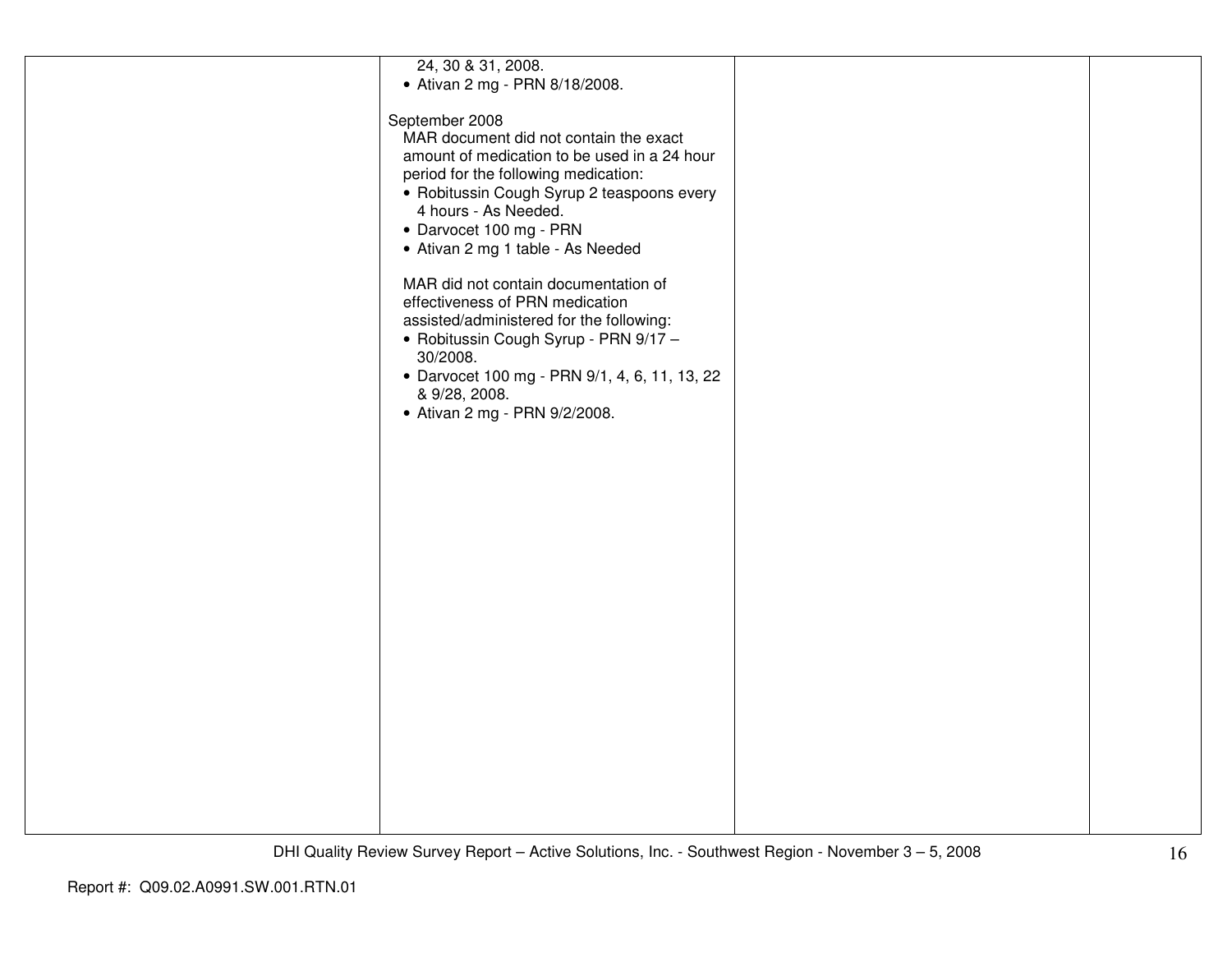| Tag #1A20 DSP Training Documents                                                     | <b>Scope and Severity Rating: D</b>              |  |
|--------------------------------------------------------------------------------------|--------------------------------------------------|--|
| Developmental Disabilities (DD) Waiver Service                                       | Based on record review, the Agency failed to     |  |
| Standards effective 4/1/2007                                                         | ensure that Orientation and Training             |  |
| <b>CHAPTER 1 IV. GENERAL REQUIREMENTS</b>                                            | requirements were met for 7 of 33 Direct Service |  |
| <b>FOR PROVIDER AGENCY SERVICE</b>                                                   | Personnel.                                       |  |
| <b>PERSONNEL:</b> The objective of this section is to                                |                                                  |  |
| establish personnel standards for DD Medicaid                                        | Review of Direct Service Personnel training      |  |
| Waiver Provider Agencies for the following                                           | records found no evidence of the following       |  |
| services: Community Living Supports,                                                 | required DOH/DDSD trainings and certification    |  |
| Community Inclusion Services, Respite,                                               | being completed:                                 |  |
| Substitute Care and Personal Support                                                 |                                                  |  |
| Companion Services. These standards apply to                                         | • Basic Health/Orientation (DSP #68)             |  |
| all personnel who provide services, whether                                          |                                                  |  |
| directly employed or subcontracting with the                                         | • Person-Centered Planning (1-Day) (DSP          |  |
| Provider Agency. Additional personnel                                                | #72)                                             |  |
| requirements and qualifications may be<br>applicable for specific service standards. |                                                  |  |
| Orientation and Training Requirements:<br>C.                                         | • First Aid (DSP #55, 56 & 59)                   |  |
| Orientation and training for direct support                                          |                                                  |  |
| staff and his or her supervisors shall comply                                        | • CPR (DSP #56 & 59)                             |  |
| with the DDSD/DOH Policy Governing the                                               |                                                  |  |
| <b>Training Requirements for Direct Support</b>                                      | • Assisting With Medications (DSP #55 & 67)      |  |
| <b>Staff and Internal Service Coordinators</b>                                       |                                                  |  |
| Serving Individuals with Developmental                                               | • Teaching & Support Strategies (DSP #49)        |  |
| Disabilities to include the following:                                               |                                                  |  |
| Each new employee shall receive<br>(1)                                               | • Participatory Communication & Choice           |  |
| appropriate orientation, including but not                                           | Making (DSP #49)                                 |  |
| limited to, all policies relating to fire                                            |                                                  |  |
| prevention, accident prevention, incident                                            |                                                  |  |
| management and reporting, and emergency                                              |                                                  |  |
| procedures; and                                                                      |                                                  |  |
| Individual-specific training for each<br>(2)                                         |                                                  |  |
| individual under his or her direct care, as                                          |                                                  |  |
| described in the individual service plan,                                            |                                                  |  |
| prior to working alone with the individual.                                          |                                                  |  |
|                                                                                      |                                                  |  |
|                                                                                      |                                                  |  |
|                                                                                      |                                                  |  |
|                                                                                      |                                                  |  |
|                                                                                      |                                                  |  |
|                                                                                      |                                                  |  |
|                                                                                      |                                                  |  |
|                                                                                      |                                                  |  |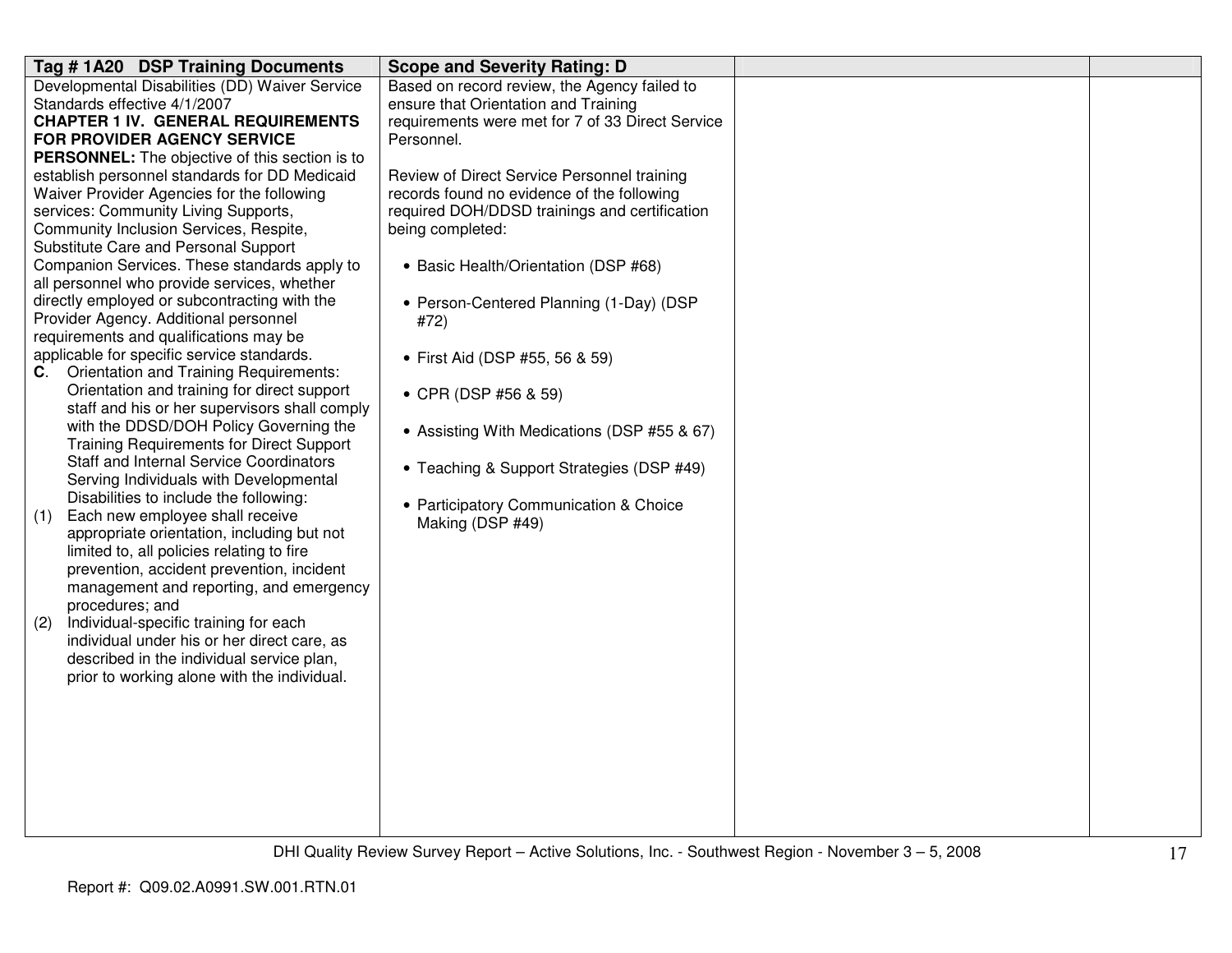| Tag #1A25 (CoP) CCHS                                | <b>Scope and Severity Rating: D</b>             |  |
|-----------------------------------------------------|-------------------------------------------------|--|
| <b>NMAC 7.1.9.9</b>                                 | Based on record review, the Agency failed to    |  |
| A. Prohibition on Employment: A care                | maintain documentation indicating no            |  |
| provider shall not hire or continue the             | "disqualifying convictions" or documentation of |  |
| employment or contractual services of any           | the timely submission of pertinent application  |  |
| applicant, caregiver or hospital caregiver for      | information to the Caregiver Criminal History   |  |
| whom the care provider has received notice of a     | Screening Program was on file for 1 of 36       |  |
| disqualifying conviction, except as provided in     | Agency Personnel.                               |  |
| Subsection B of this section.                       |                                                 |  |
| <b>NMAC 7.1.9.11</b>                                | • #58 – Date of hire $10/107$                   |  |
| <b>DISQUALIFYING CONVICTIONS.</b> The               |                                                 |  |
| following felony convictions disqualify an          |                                                 |  |
| applicant, caregiver or hospital caregiver from     |                                                 |  |
| employment or contractual services with a care      |                                                 |  |
| provider:                                           |                                                 |  |
| A. homicide;                                        |                                                 |  |
| <b>B.</b> trafficking, or trafficking in controlled |                                                 |  |
| substances;                                         |                                                 |  |
| C. kidnapping, false imprisonment, aggravated       |                                                 |  |
| assault or aggravated battery;                      |                                                 |  |
| D. rape, criminal sexual penetration, criminal      |                                                 |  |
| sexual contact, incest, indecent exposure, or       |                                                 |  |
| other related felony sexual offenses;               |                                                 |  |
| E. crimes involving adult abuse, neglect or         |                                                 |  |
| financial exploitation;                             |                                                 |  |
| F. crimes involving child abuse or neglect;         |                                                 |  |
| G. crimes involving robbery, larceny, extortion,    |                                                 |  |
| burglary, fraud, forgery, embezzlement, credit      |                                                 |  |
| card fraud, or receiving stolen property; or        |                                                 |  |
| H. an attempt, solicitation, or conspiracy          |                                                 |  |
| involving any of the felonies in this subsection.   |                                                 |  |
| <b>Chapter 1.IV. General Provider Requirements.</b> |                                                 |  |
| D. Criminal History Screening: All personnel        |                                                 |  |
| shall be screened by the Provider Agency in         |                                                 |  |
| regard to the employee's qualifications,            |                                                 |  |
| references, and employment history, prior to        |                                                 |  |
| employment. All Provider Agencies shall comply      |                                                 |  |
| with the Criminal Records Screening for             |                                                 |  |
| Caregivers 7.1.12 NMAC and Employee Abuse           |                                                 |  |
| Registry 7.1.12 NMAC as required by the             |                                                 |  |
| Department of Health, Division of Health            |                                                 |  |
| Improvement.                                        |                                                 |  |
|                                                     |                                                 |  |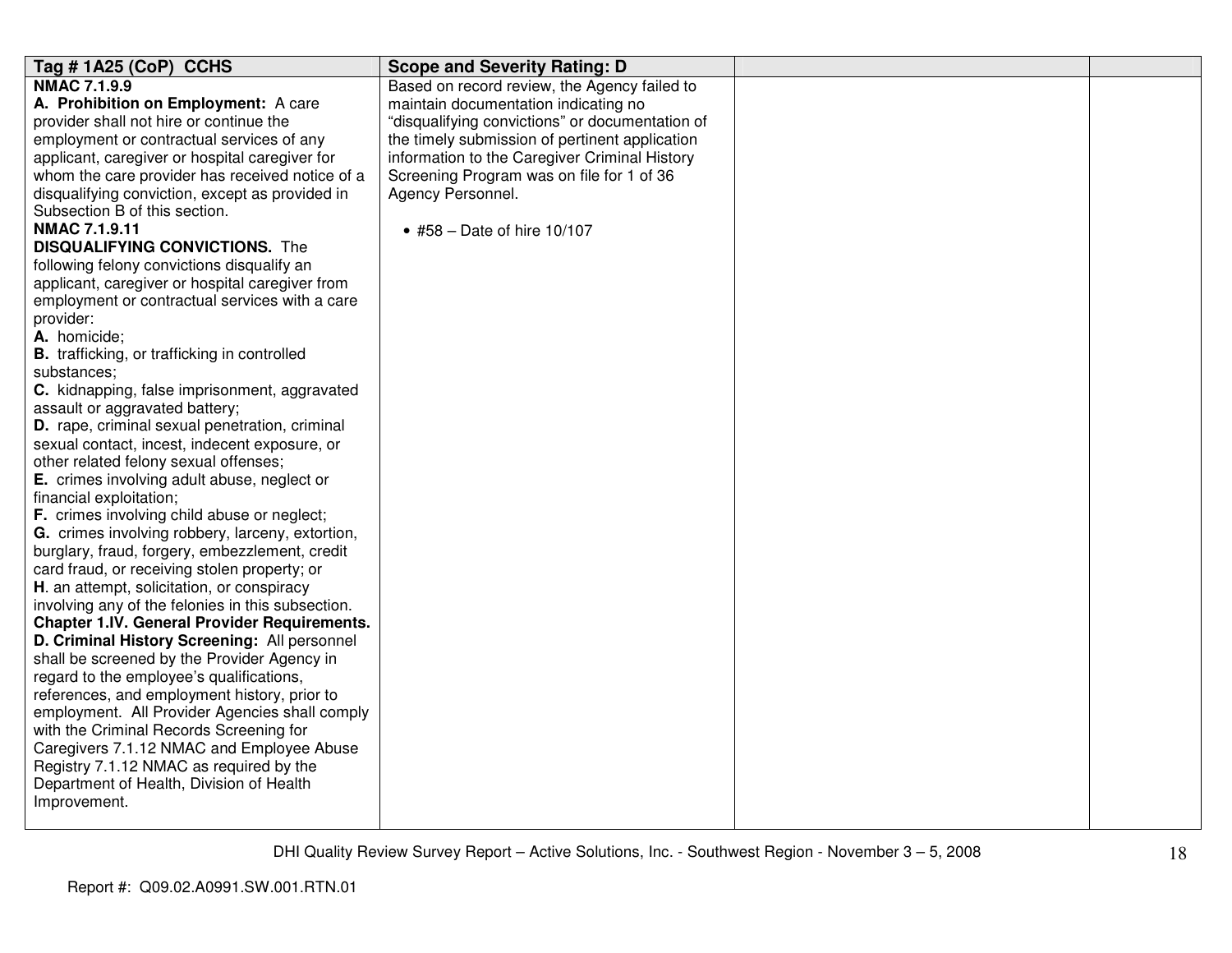| Tag # 1A26 (CoP) COR / EAR                                 | <b>Scope and Severity Rating: D</b>                |  |
|------------------------------------------------------------|----------------------------------------------------|--|
| <b>NMAC 7.1.12.8</b>                                       | Based on record review, the Agency failed to       |  |
| <b>REGISTRY ESTABLISHED; PROVIDER</b>                      | maintain documentation in the employee's           |  |
| <b>INQUIRY REQUIRED:</b> Upon the effective date           | personnel records that evidenced inquiry to the    |  |
| of this rule, the department has established and           | Employee Abuse Registry prior to employment        |  |
| maintains an accurate and complete electronic              | for 5 of 36 Agency Personnel.                      |  |
| registry that contains the name, date of birth,            |                                                    |  |
| address, social security number, and other                 | • #52 - Date of Hire 9/1/07 (EAR inquiry           |  |
| appropriate identifying information of all persons         | conducted 9/23/07)                                 |  |
| who, while employed by a provider, have been               | • #59 - Date of Hire 11/1/07 (EAR inquiry          |  |
| determined by the department, as a result of an            | conducted 11/20/07)                                |  |
| investigation of a complaint, to have engaged in           | $\bullet$ #62 - Date of Hire 10/25/07 (EAR inquiry |  |
| a substantiated registry-referred incident of              | conducted 11/20/07)                                |  |
| abuse, neglect or exploitation of a person                 | • #65 - Date of Hire 9/24/07 (EAR inquiry          |  |
| receiving care or services from a provider.                | conducted 9/26/07)                                 |  |
| Additions and updates to the registry shall be             | • #75 - Date of Hire 9/15/07 (EAR inquiry          |  |
| posted no later than two (2) business days                 | conducted 10/29/08)                                |  |
| following receipt. Only department staff                   |                                                    |  |
| designated by the custodian may access,                    |                                                    |  |
| maintain and update the data in the registry.              |                                                    |  |
| Provider requirement to inquire of<br>А.                   |                                                    |  |
| registry. A provider, prior to employing or                |                                                    |  |
| contracting with an employee, shall inquire of the         |                                                    |  |
| registry whether the individual under                      |                                                    |  |
| consideration for employment or contracting is             |                                                    |  |
| listed on the registry.                                    |                                                    |  |
| <b>B.</b><br>Prohibited employment. A provider             |                                                    |  |
| may not employ or contract with an individual to           |                                                    |  |
| be an employee if the individual is listed on the          |                                                    |  |
| registry as having a substantiated registry-               |                                                    |  |
| referred incident of abuse, neglect or exploitation        |                                                    |  |
| of a person receiving care or services from a<br>provider. |                                                    |  |
| Documentation of inquiry to registry.<br>D.                |                                                    |  |
| The provider shall maintain documentation in the           |                                                    |  |
| employee's personnel or employment records                 |                                                    |  |
| that evidences the fact that the provider made an          |                                                    |  |
| inquiry to the registry concerning that employee           |                                                    |  |
| prior to employment. Such documentation must               |                                                    |  |
| include evidence, based on the response to such            |                                                    |  |
| inquiry received from the custodian by the                 |                                                    |  |
| provider, that the employee was not listed on the          |                                                    |  |
| registry as having a substantiated registry-               |                                                    |  |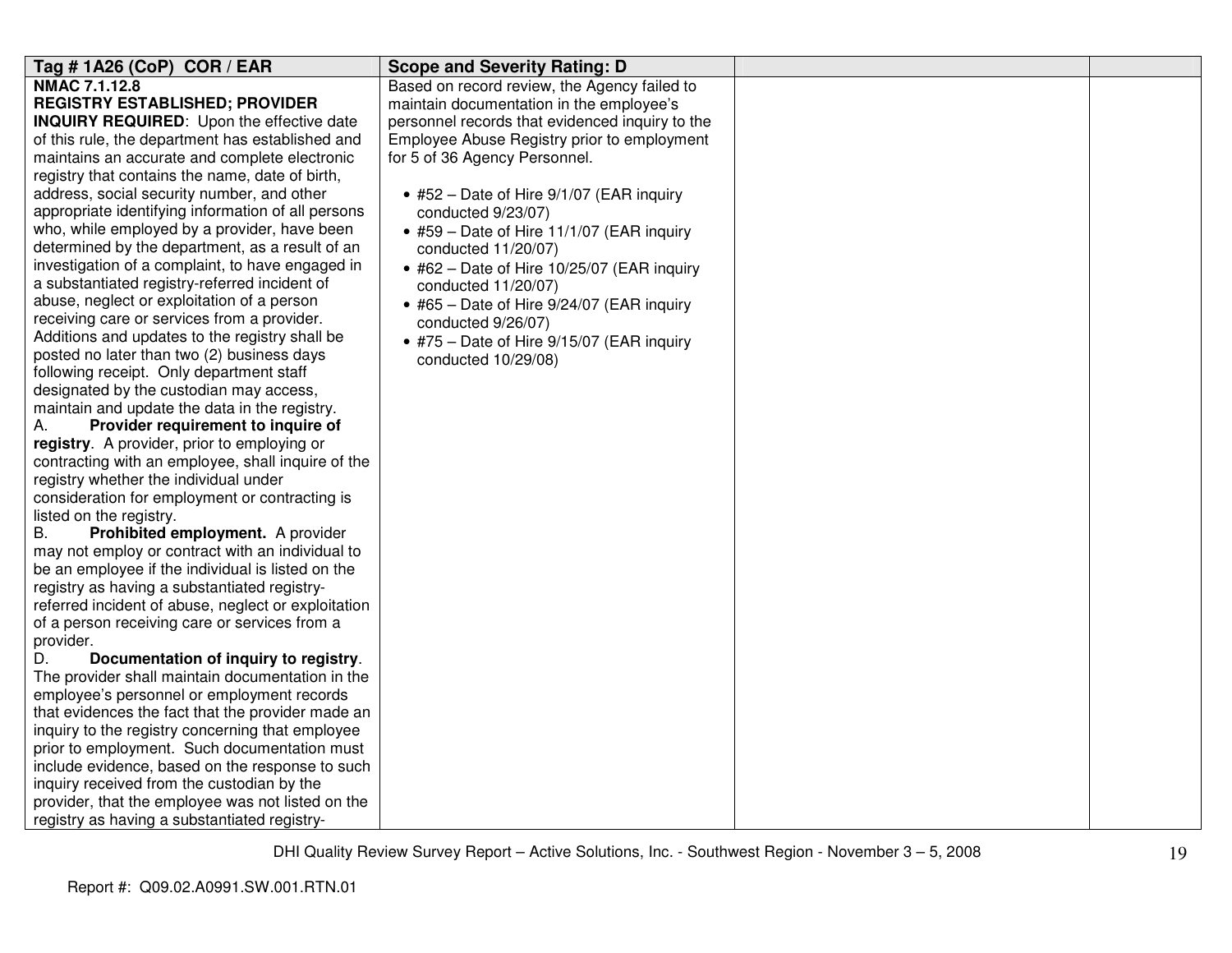referred incident of abuse, neglect or exploitation.<br>E. Doc E. **Documentation for other staff**. With respect to all employed or contracted individuals providing direct care who are licensed health care professionals or certified nurse aides, the provider shall maintain documentation reflecting the individual's current licensure as a health careprofessional or current certification as a nurse aide. **Chapter 1.IV.** General Provider Requirements. D. Criminal History Screening: All personnel shall be screened by the Provider Agency in regard to the employee's qualifications, references, and employment history, prior to employment. All Provider Agencies shall comply with the Criminal Records Screening for Caregivers 7.1.12 NMAC and Employee Abuse Registry 7.1.12 NMAC as required by the Department of Health, Division of Health Improvement.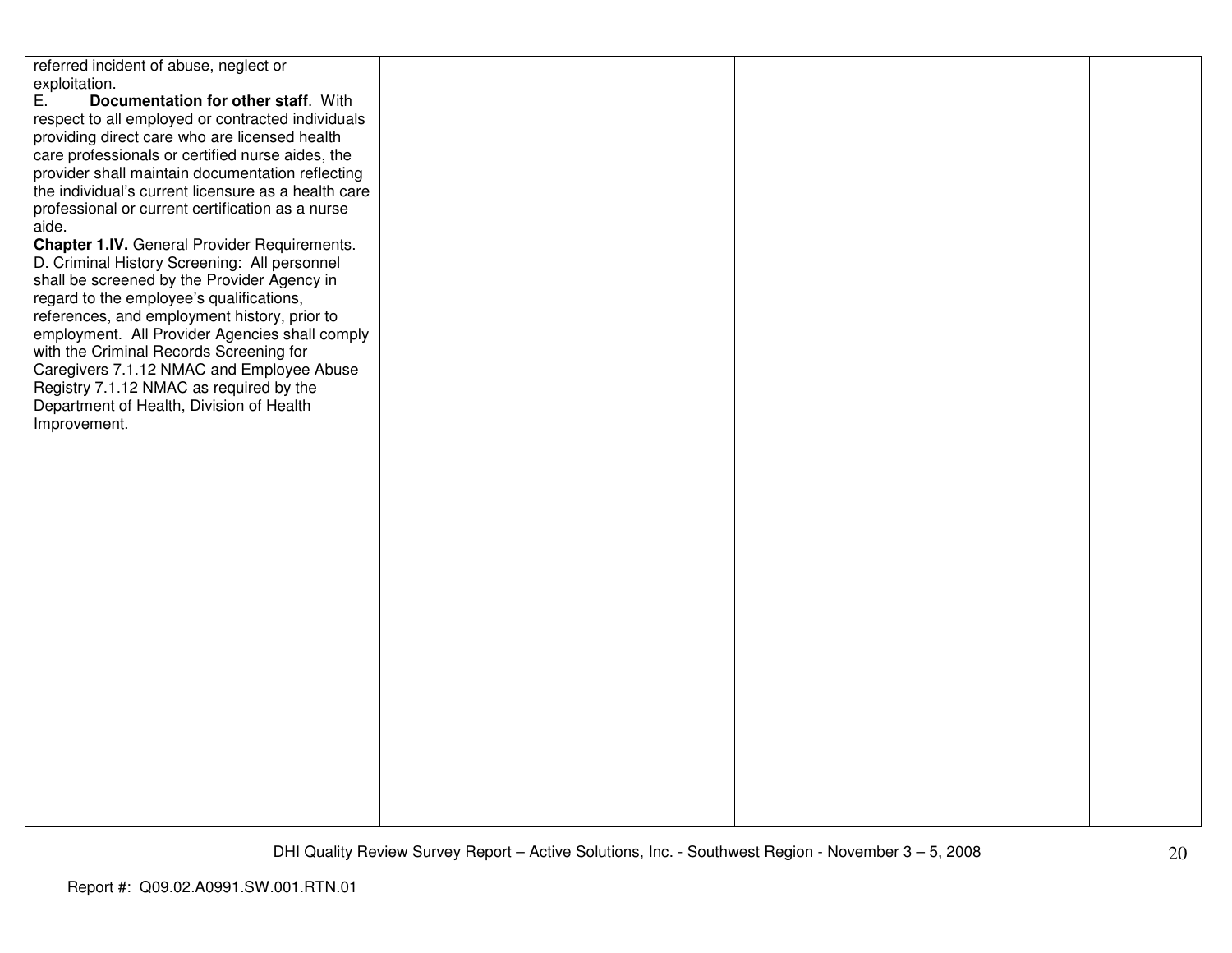| Tag #1A28 (CoP) Incident Mgt. System                                                   | <b>Scope &amp; Severity Rating: D</b>         |  |
|----------------------------------------------------------------------------------------|-----------------------------------------------|--|
| NMAC 7.1.13.10                                                                         | Based on record review, the Agency failed to  |  |
| <b>INCIDENT MANAGEMENT SYSTEM</b>                                                      | provide documentation verifying completion of |  |
| <b>REQUIREMENTS:</b>                                                                   | Incident Management Training for 1 of 36      |  |
| A. General: All licensed health care facilities and                                    | Agency Personnel.                             |  |
| community based service providers shall                                                |                                               |  |
| establish and maintain an incident management                                          | • Incident Management (Abuse, Neglect &       |  |
| system, which emphasizes the principles of                                             | Exploitation) (#35)                           |  |
| prevention and staff involvement. The licensed                                         |                                               |  |
| health care facility or community based service                                        |                                               |  |
| provider shall ensure that the incident                                                |                                               |  |
| management system policies and procedures                                              |                                               |  |
| requires all employees to be competently trained                                       |                                               |  |
| to respond to, report, and document incidents in                                       |                                               |  |
| a timely and accurate manner.                                                          |                                               |  |
| D. Training Documentation: All licensed                                                |                                               |  |
| health care facilities and community based<br>service providers shall prepare training |                                               |  |
| documentation for each employee to include a                                           |                                               |  |
| signed statement indicating the date, time, and                                        |                                               |  |
| place they received their incident management                                          |                                               |  |
| reporting instruction. The licensed health care                                        |                                               |  |
| facility and community based service provider                                          |                                               |  |
| shall maintain documentation of an employee's                                          |                                               |  |
| training for a period of at least twelve (12)                                          |                                               |  |
| months, or six (6) months after termination of an                                      |                                               |  |
| employee's employment. Training curricula shall                                        |                                               |  |
| be kept on the provider premises and made                                              |                                               |  |
| available on request by the department. Training                                       |                                               |  |
| documentation shall be made available                                                  |                                               |  |
| immediately upon a division representative's                                           |                                               |  |
| request. Failure to provide employee training                                          |                                               |  |
| documentation shall subject the licensed health                                        |                                               |  |
| care facility or community based service provider                                      |                                               |  |
| to the penalties provided for in this rule.                                            |                                               |  |
|                                                                                        |                                               |  |
|                                                                                        |                                               |  |
|                                                                                        |                                               |  |
|                                                                                        |                                               |  |
|                                                                                        |                                               |  |
|                                                                                        |                                               |  |
|                                                                                        |                                               |  |
|                                                                                        |                                               |  |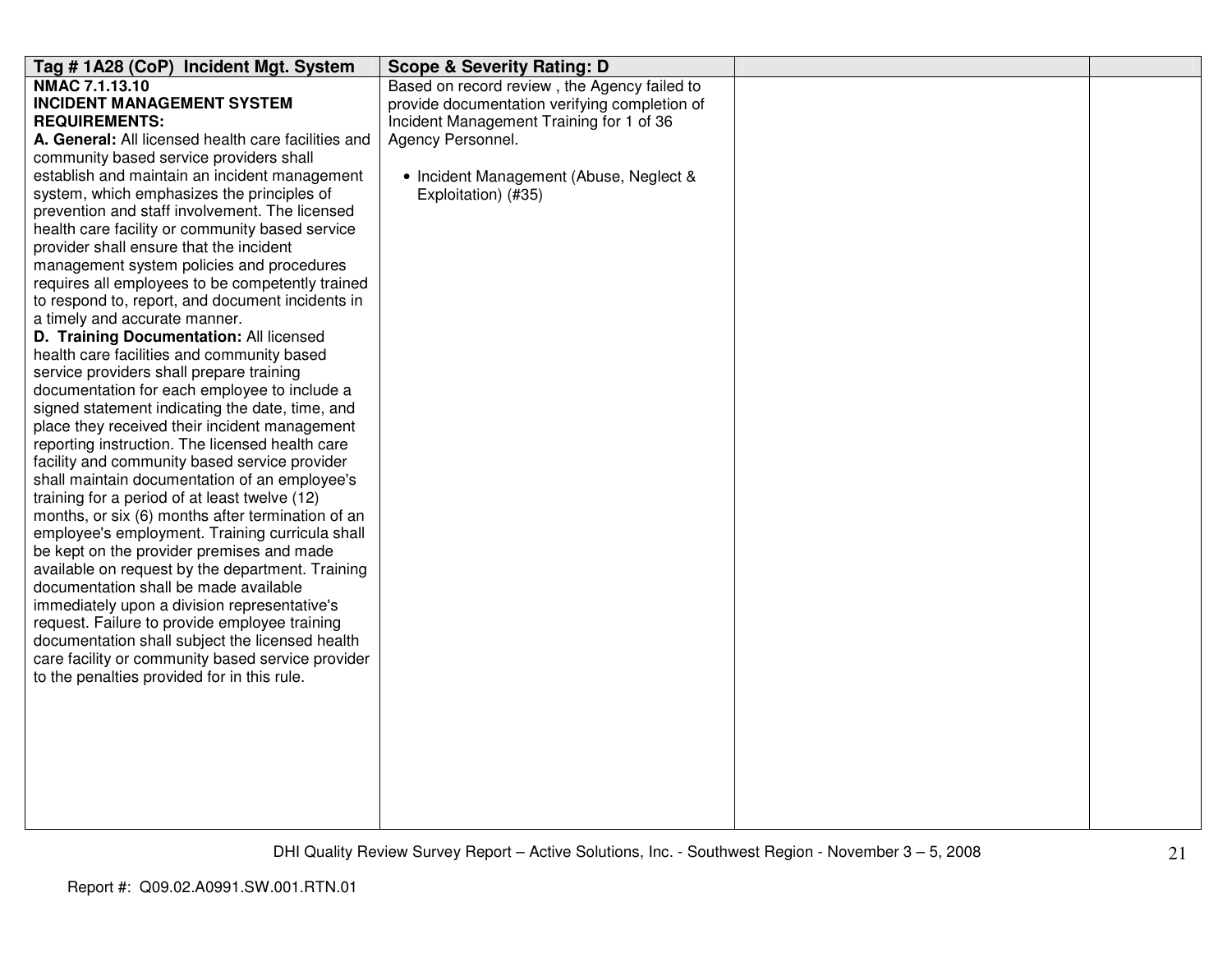| Tag #1A28 (CoP) Incident Mgt. System                   | <b>Scope &amp; Severity Rating: D</b>            |  |
|--------------------------------------------------------|--------------------------------------------------|--|
| <b>NMAC 7.1.13.10</b>                                  | Based on record review, the Agency failed to     |  |
| <b>INCIDENT MANAGEMENT SYSTEM</b>                      | provide documentation indicating consumer,       |  |
| <b>REQUIREMENTS:</b>                                   | family members, or legal guardians had received  |  |
| General: All licensed health care<br>А.                | an orientation packet including incident         |  |
| facilities and community based service providers       | management system policies and procedural        |  |
| shall establish and maintain an incident               | information concerning the reporting of abuse,   |  |
| management system, which emphasizes the                | neglect or exploitation for 1 of 10 individuals. |  |
| principles of prevention and staff involvement.        |                                                  |  |
| The licensed health care facility or community         | • Parent/Guardian Incident Management            |  |
| based service provider shall ensure that the           | (Abuse, Neglect & Exploitation) Training         |  |
| incident management system policies and                | (H10)                                            |  |
| procedures requires all employees to be                |                                                  |  |
| competently trained to respond to, report, and         |                                                  |  |
| document incidents in a timely and accurate<br>manner. |                                                  |  |
| Е.<br><b>Consumer and Guardian Orientation</b>         |                                                  |  |
| Packet: Consumers, family members and legal            |                                                  |  |
| guardians shall be made aware of and have              |                                                  |  |
| available immediate accessibility to the licensed      |                                                  |  |
| health care facility and community based service       |                                                  |  |
| provider incident reporting processes. The             |                                                  |  |
| licensed health care facility and community            |                                                  |  |
| based service provider shall provide consumers,        |                                                  |  |
| family members or legal guardians an orientation       |                                                  |  |
| packet to include incident management systems          |                                                  |  |
| policies and procedural information concerning         |                                                  |  |
| the reporting of abuse, neglect or                     |                                                  |  |
| misappropriation. The licensed health care             |                                                  |  |
| facility and community based service provider          |                                                  |  |
| shall include a signed statement indicating the        |                                                  |  |
| date, time, and place they received their              |                                                  |  |
| orientation packet to be contained in the              |                                                  |  |
| consumer's file. The appropriate consumer,             |                                                  |  |
| family member or legal guardian shall sign this at     |                                                  |  |
| the time of orientation.                               |                                                  |  |
|                                                        |                                                  |  |
|                                                        |                                                  |  |
|                                                        |                                                  |  |
|                                                        |                                                  |  |
|                                                        |                                                  |  |
|                                                        |                                                  |  |
|                                                        |                                                  |  |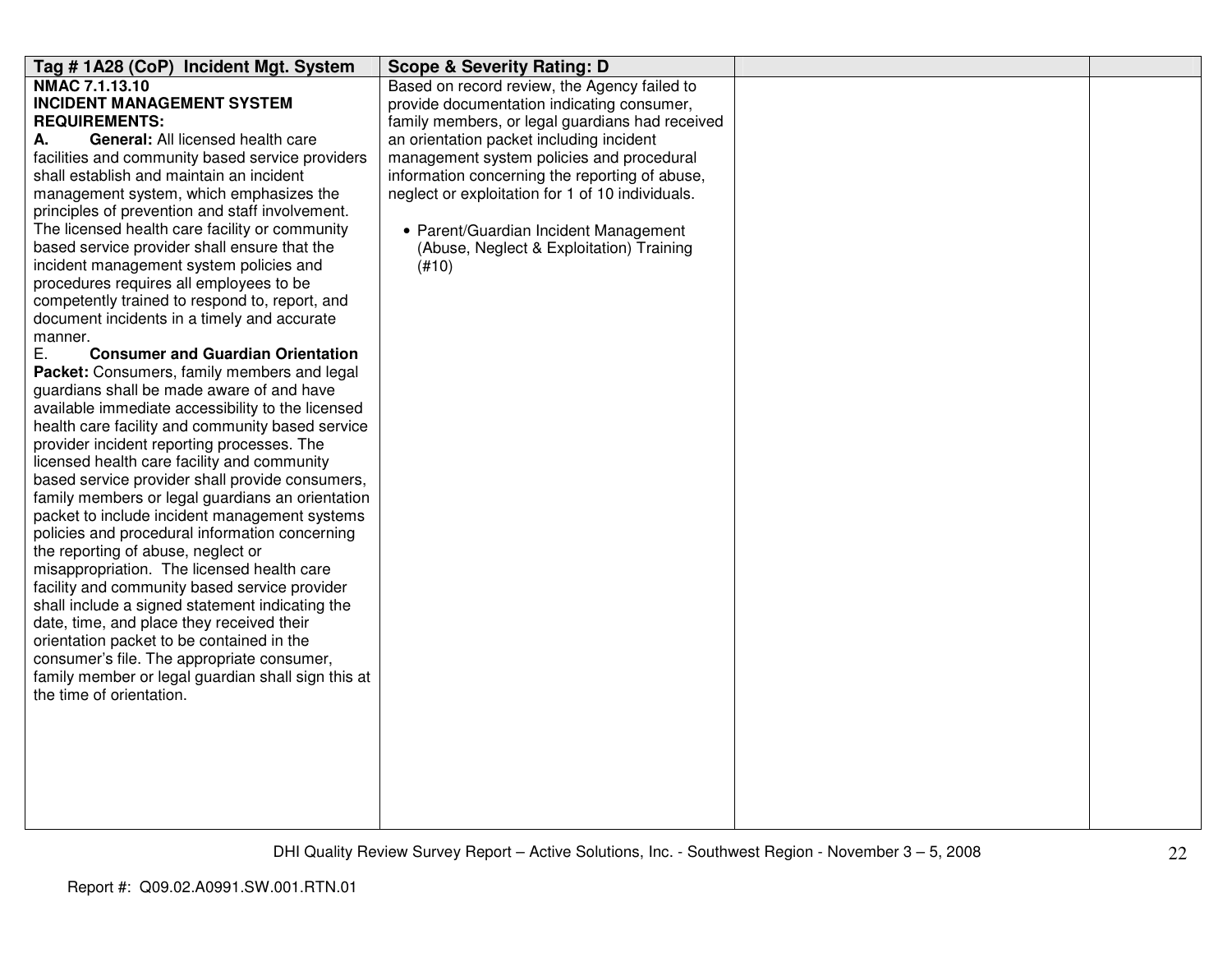| Tag # 1A37 Individual Specific Training                                               | <b>Scope and Severity Rating: D</b>             |  |
|---------------------------------------------------------------------------------------|-------------------------------------------------|--|
| Developmental Disabilities (DD) Waiver Service                                        | Based on record review, the Agency failed to    |  |
| Standards effective 4/1/2007                                                          | ensure that Individual Specific Training        |  |
| <b>CHAPTER 1 IV. GENERAL REQUIREMENTS</b>                                             | requirements were met for 5 of 36 Agency        |  |
| FOR PROVIDER AGENCY SERVICE                                                           | Personnel.                                      |  |
| PERSONNEL: The objective of this section is to                                        |                                                 |  |
| establish personnel standards for DD Medicaid                                         | • Individual Specific Training (#62, 64, 66, 68 |  |
| Waiver Provider Agencies for the following                                            | & 69)                                           |  |
| services: Community Living Supports,                                                  |                                                 |  |
| Community Inclusion Services, Respite,                                                |                                                 |  |
| Substitute Care and Personal Support                                                  |                                                 |  |
| Companion Services. These standards apply to                                          |                                                 |  |
| all personnel who provide services, whether                                           |                                                 |  |
| directly employed or subcontracting with the<br>Provider Agency. Additional personnel |                                                 |  |
| requirements and qualifications may be                                                |                                                 |  |
| applicable for specific service standards.                                            |                                                 |  |
|                                                                                       |                                                 |  |
| Orientation and Training Requirements:<br>C.                                          |                                                 |  |
| Orientation and training for direct support                                           |                                                 |  |
| staff and his or her supervisors shall comply                                         |                                                 |  |
| with the DDSD/DOH Policy Governing the                                                |                                                 |  |
| <b>Training Requirements for Direct Support</b>                                       |                                                 |  |
| <b>Staff and Internal Service Coordinators</b>                                        |                                                 |  |
| Serving Individuals with Developmental                                                |                                                 |  |
| Disabilities to include the following:                                                |                                                 |  |
| Individual-specific training for each<br>(2)                                          |                                                 |  |
| individual under his or her direct care, as                                           |                                                 |  |
| described in the individual service plan,                                             |                                                 |  |
| prior to working alone with the individual.                                           |                                                 |  |
|                                                                                       |                                                 |  |
|                                                                                       |                                                 |  |
|                                                                                       |                                                 |  |
|                                                                                       |                                                 |  |
|                                                                                       |                                                 |  |
|                                                                                       |                                                 |  |
|                                                                                       |                                                 |  |
|                                                                                       |                                                 |  |
|                                                                                       |                                                 |  |
|                                                                                       |                                                 |  |
|                                                                                       |                                                 |  |
|                                                                                       |                                                 |  |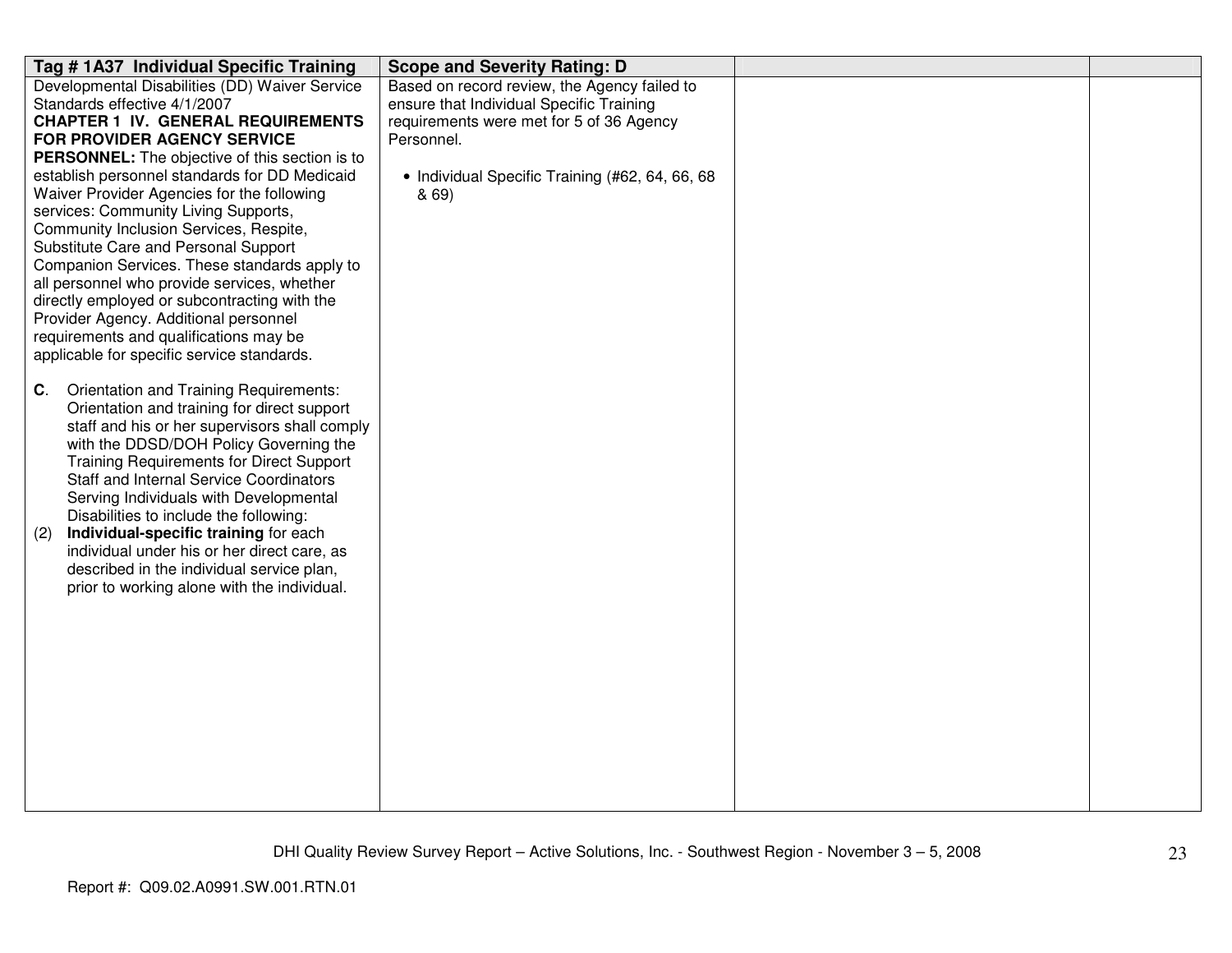| Tag # 5136 CA Reimbursement                                                                                                                                                                                                                                                                               | <b>Scope and Severity Rating: C</b>                                |  |
|-----------------------------------------------------------------------------------------------------------------------------------------------------------------------------------------------------------------------------------------------------------------------------------------------------------|--------------------------------------------------------------------|--|
| Developmental Disabilities (DD) Waiver Service                                                                                                                                                                                                                                                            | Based on record review, the Agency failed to                       |  |
| Standards effective 4/1/2007                                                                                                                                                                                                                                                                              | provide written or electronic documentation as                     |  |
| <b>CHAPTER 5 XI. COMMUNITY ACCESS</b>                                                                                                                                                                                                                                                                     | evidence for each unit billed for Community                        |  |
| <b>SERVICES REQUIREMENTS</b>                                                                                                                                                                                                                                                                              | Access Services for 2 of 2 individuals.                            |  |
| G. Reimbursement                                                                                                                                                                                                                                                                                          |                                                                    |  |
| (1) Billable Unit: A billable unit is defined as                                                                                                                                                                                                                                                          | Individual #4                                                      |  |
| one-quarter hour of service.                                                                                                                                                                                                                                                                              | • September 6, 2008 Agency billed 48 units of                      |  |
| (2) Billable Activities: The Community                                                                                                                                                                                                                                                                    | Community Access. Documentation                                    |  |
| Access Provider Agency can bill for those                                                                                                                                                                                                                                                                 | received accounted for 24 units.                                   |  |
| activities listed in the Community Access Scope                                                                                                                                                                                                                                                           |                                                                    |  |
| of Service. Billable units are typically provided                                                                                                                                                                                                                                                         | • September 12, 2008 Agency billed 36 units                        |  |
| face-to-face but time spent in non face-to-face                                                                                                                                                                                                                                                           | of Community Access. Documentation                                 |  |
| activity may be claimed under the following<br>conditions:                                                                                                                                                                                                                                                | received accounted for 24 units.                                   |  |
| (a) Time that is non face-to-face is                                                                                                                                                                                                                                                                      |                                                                    |  |
| documented separately and clearly                                                                                                                                                                                                                                                                         | Individual #9                                                      |  |
| identified as to the nature of the activity,                                                                                                                                                                                                                                                              | • August 8, 2008 Agency billed 6 units of                          |  |
| and is tied directly to the individual's                                                                                                                                                                                                                                                                  | Community Access. Documentation<br>received accounted for 4 units. |  |
| ISP, Action Plan;                                                                                                                                                                                                                                                                                         |                                                                    |  |
| (b) Time that is non face-to-face involves                                                                                                                                                                                                                                                                | • September 9, 2008 Agency billed 12 units of                      |  |
| outreach and identification and training                                                                                                                                                                                                                                                                  |                                                                    |  |
|                                                                                                                                                                                                                                                                                                           |                                                                    |  |
|                                                                                                                                                                                                                                                                                                           |                                                                    |  |
| (c) Non face-to-face hours do not exceed                                                                                                                                                                                                                                                                  |                                                                    |  |
| 10% of the monthly billable hours.                                                                                                                                                                                                                                                                        |                                                                    |  |
| (3) Non-Billable Activities: Activities that the                                                                                                                                                                                                                                                          |                                                                    |  |
| service Provider Agency may need to conduct,                                                                                                                                                                                                                                                              |                                                                    |  |
| but which are not separately billable activities,                                                                                                                                                                                                                                                         |                                                                    |  |
| may include:                                                                                                                                                                                                                                                                                              |                                                                    |  |
|                                                                                                                                                                                                                                                                                                           |                                                                    |  |
|                                                                                                                                                                                                                                                                                                           |                                                                    |  |
|                                                                                                                                                                                                                                                                                                           |                                                                    |  |
|                                                                                                                                                                                                                                                                                                           |                                                                    |  |
|                                                                                                                                                                                                                                                                                                           |                                                                    |  |
|                                                                                                                                                                                                                                                                                                           |                                                                    |  |
|                                                                                                                                                                                                                                                                                                           |                                                                    |  |
|                                                                                                                                                                                                                                                                                                           |                                                                    |  |
|                                                                                                                                                                                                                                                                                                           |                                                                    |  |
|                                                                                                                                                                                                                                                                                                           |                                                                    |  |
|                                                                                                                                                                                                                                                                                                           |                                                                    |  |
|                                                                                                                                                                                                                                                                                                           |                                                                    |  |
| of community connections and natural<br>supports; and<br>(a) Time and expense for training service<br>personnel;<br>(b) Supervision of agency staff;<br>(c) Service documentation and billing<br>activities; or<br>(d) Time the individual spends in<br>segregated facility-based settings<br>activities. | No documentation found to justify billing.                         |  |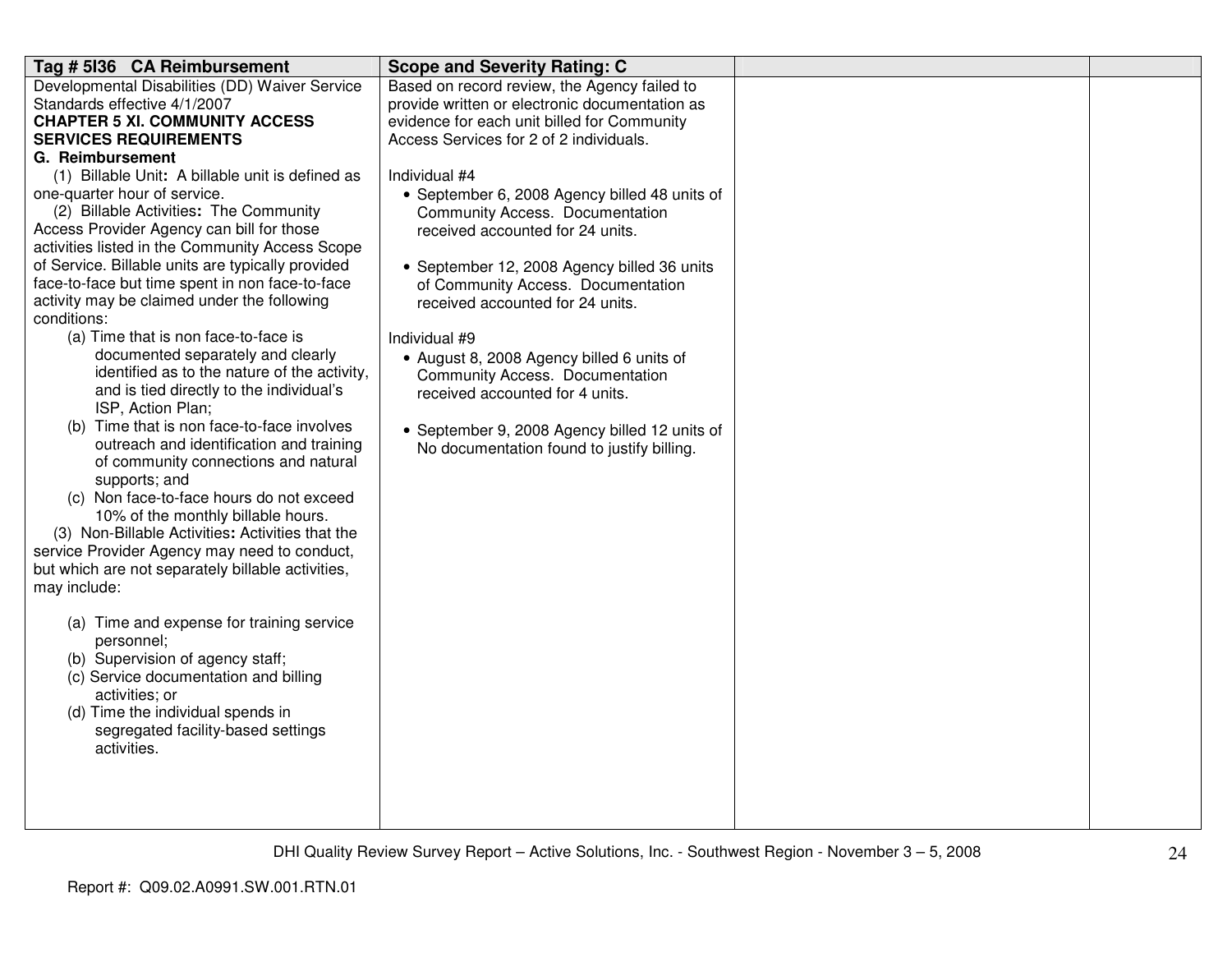| Tag # 5144 AH Reimbursement                                                                 | <b>Scope and Severity Rating: A</b>                  |  |
|---------------------------------------------------------------------------------------------|------------------------------------------------------|--|
| Developmental Disabilities (DD) Waiver Service                                              | Based on record review, the Agency failed to         |  |
| Standards effective 4/1/2007                                                                | provide written or electronic documentation as       |  |
| <b>CHAPTER 5 XVI. REIMBURSEMENT</b>                                                         | evidence for each unit billed for Adult Habilitation |  |
| A. Billable Unit. A billable unit for Adult                                                 | Services for 1 of 3 individuals.                     |  |
| Habilitation Services is in 15-minute increments                                            |                                                      |  |
| hour. The rate is based on the individual's level                                           | Individual #9                                        |  |
| of care.                                                                                    | • August $5 - 8$ , 2008 Agency billed 70 units of    |  |
| <b>B. Billable Activities</b>                                                               | Adult Habilitation. Documentation received           |  |
| (1) The Community Inclusion Provider Agency                                                 | accounted for 66 units.                              |  |
| can bill for those activities listed and described                                          |                                                      |  |
| on the ISP and within the Scope of Service.                                                 |                                                      |  |
| Partial units are allowable. Billable units are                                             |                                                      |  |
| face-to-face, except that Adult Habilitation<br>services may be non-face-to-face under the  |                                                      |  |
| following conditions: (a) Time that is non face-to-                                         |                                                      |  |
| face is documented separately and clearly                                                   |                                                      |  |
| identified as to the nature of the activity; and(b)                                         |                                                      |  |
| Non face-to-face hours do not exceed 5% of the                                              |                                                      |  |
| monthly billable hours.                                                                     |                                                      |  |
|                                                                                             |                                                      |  |
| (2) Adult Habilitation Services can be provided                                             |                                                      |  |
| with any other services, insofar as the services                                            |                                                      |  |
| are not reported for the same hours on the same                                             |                                                      |  |
| day, except that Therapy Services and Case<br>Management may be provided and billed for the |                                                      |  |
| same hours                                                                                  |                                                      |  |
|                                                                                             |                                                      |  |
|                                                                                             |                                                      |  |
|                                                                                             |                                                      |  |
|                                                                                             |                                                      |  |
|                                                                                             |                                                      |  |
|                                                                                             |                                                      |  |
|                                                                                             |                                                      |  |
|                                                                                             |                                                      |  |
|                                                                                             |                                                      |  |
|                                                                                             |                                                      |  |
|                                                                                             |                                                      |  |
|                                                                                             |                                                      |  |
|                                                                                             |                                                      |  |
|                                                                                             |                                                      |  |
|                                                                                             |                                                      |  |
|                                                                                             |                                                      |  |
|                                                                                             |                                                      |  |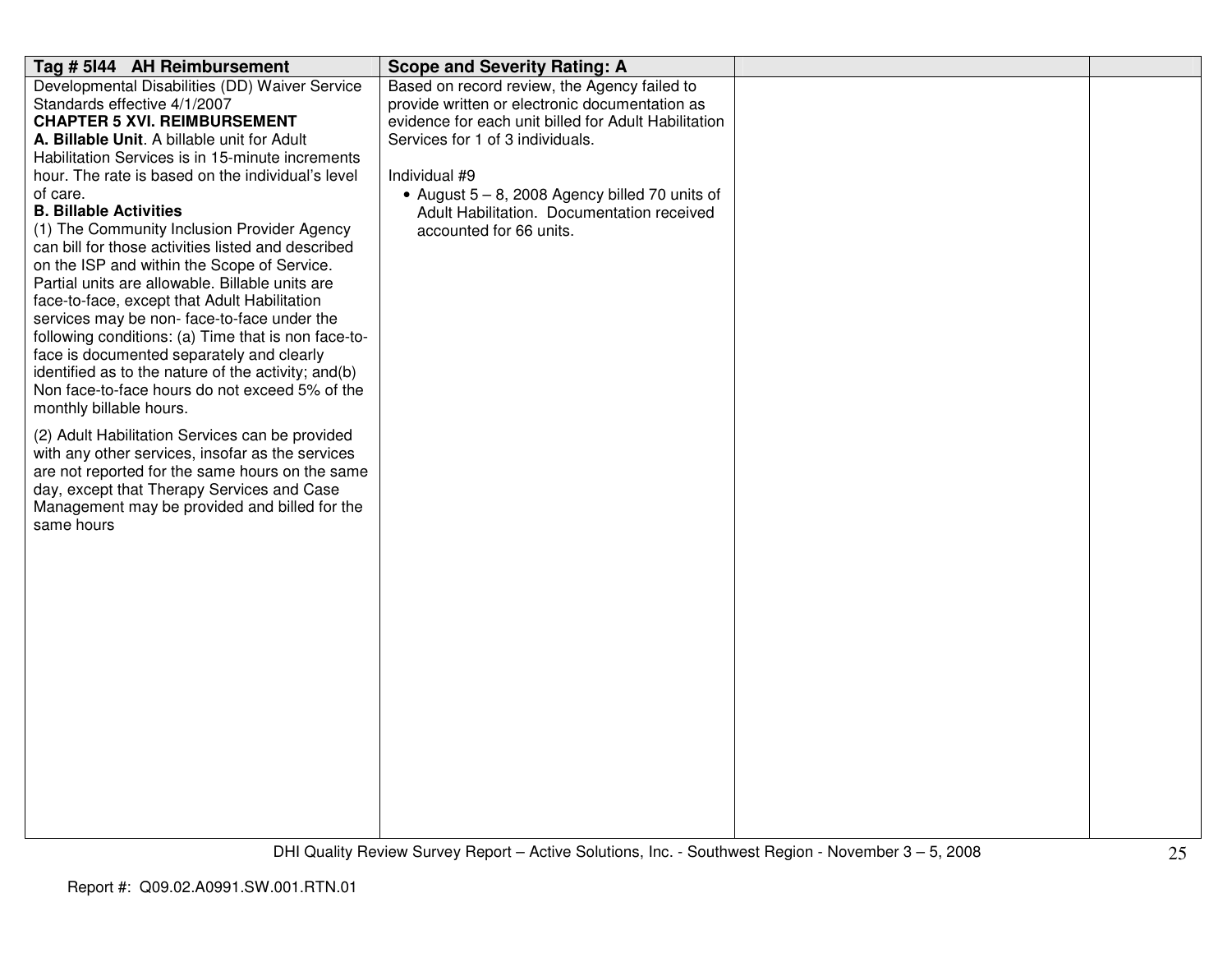| Tag # 6L13 (CoP) - CL Healthcare Regts.                          | <b>Scope and Severity Rating: D</b>                 |  |
|------------------------------------------------------------------|-----------------------------------------------------|--|
| Developmental Disabilities (DD) Waiver Service                   | Based on record review, the Agency failed to        |  |
| Standards effective 4/1/2007                                     | provide documentation of annual physical            |  |
| <b>CHAPTER 6. VI. GENERAL REQUIREMENTS</b>                       | examinations and/or other examinations as           |  |
| <b>FOR COMMUNITY LIVING</b>                                      | specified by a licensed physician for 4 of 10       |  |
| G. Health Care Requirements for                                  | individuals.                                        |  |
| <b>Community Living Services.</b>                                |                                                     |  |
| (1) The Community Living Service providers                       | Annual Health & Physical Exam (#1, 2 &<br>$\bullet$ |  |
| shall ensure completion of a HAT for each                        | 9)                                                  |  |
| individual receiving this service. The HAT shall                 |                                                     |  |
| be completed 2 weeks prior to the annual ISP                     |                                                     |  |
| meeting and submitted to the Case Manager and                    |                                                     |  |
| all other IDT Members. A revised HAT is                          |                                                     |  |
| required to also be submitted whenever the                       |                                                     |  |
| individual's health status changes significantly.                |                                                     |  |
| For individuals who are newly allocated to the                   |                                                     |  |
| DD Waiver program, the HAT may be completed                      |                                                     |  |
| within 2 weeks following the initial ISP meeting                 |                                                     |  |
| and submitted with any strategies and support                    |                                                     |  |
| plans indicated in the ISP, or within 72 hours                   |                                                     |  |
| following admission into direct services, which                  |                                                     |  |
| ever comes first.<br>(2) Each individual will have a Health Care |                                                     |  |
| Coordinator, designated by the IDT. When the                     |                                                     |  |
| individual's HAT score is 4, 5 or 6 the Health                   |                                                     |  |
| Care Coordinator shall be an IDT member, other                   |                                                     |  |
| than the individual. The Health Care Coordinator                 |                                                     |  |
| shall oversee and monitor health care services                   |                                                     |  |
| for the individual in accordance with these                      |                                                     |  |
| standards. In circumstances where no IDT                         |                                                     |  |
| member voluntarily accepts designation as the                    |                                                     |  |
| health care coordinator, the community living                    |                                                     |  |
| provider shall assign a staff member to this role.               |                                                     |  |
| (3) For each individual receiving Community                      |                                                     |  |
| Living Services, the provider agency shall                       |                                                     |  |
| ensure and document the following:                               |                                                     |  |
| (a) Provision of health care oversight                           |                                                     |  |
| consistent with these Standards as                               |                                                     |  |
| detailed in Chapter One section III E:                           |                                                     |  |
| Healthcare Documentation by Nurses For                           |                                                     |  |
| <b>Community Living Services, Community</b>                      |                                                     |  |
| Inclusion Services and Private Duty                              |                                                     |  |
| Nursing Services.                                                |                                                     |  |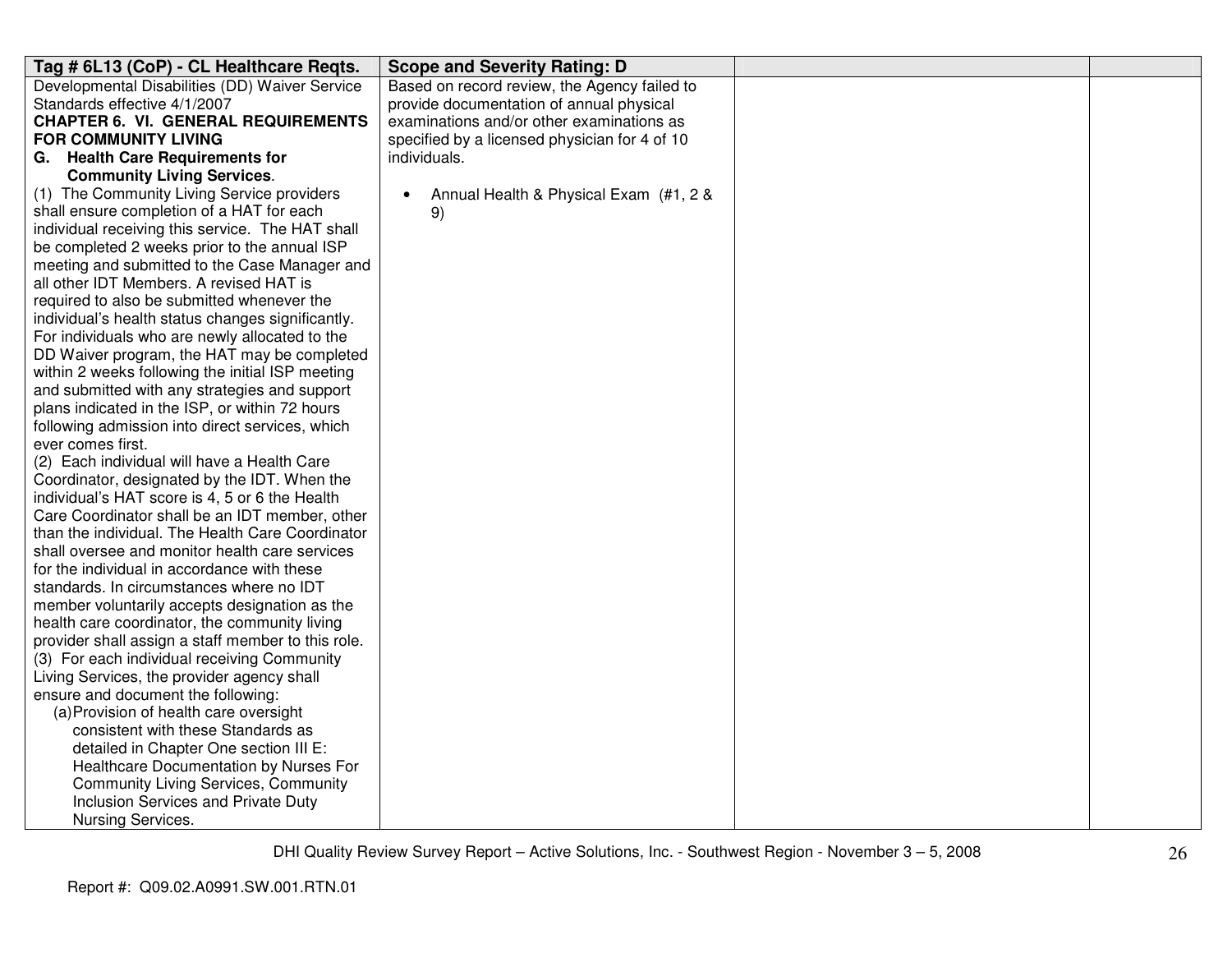| b) That each individual with a score of 4, 5, or  |  |  |
|---------------------------------------------------|--|--|
| 6 on the HAT, has a Health Care Plan              |  |  |
| developed by a licensed nurse.                    |  |  |
| (c) That an individual with chronic condition(s)  |  |  |
| with the potential to exacerbate into a life      |  |  |
| threatening condition, has Crisis                 |  |  |
| Prevention/ Intervention Plan(s) developed        |  |  |
| by a licensed nurse or other appropriate          |  |  |
| professional for each such condition.             |  |  |
| (4) That an average of 3 hours of documented      |  |  |
| nutritional counseling is available annually, if  |  |  |
| recommended by the IDT.                           |  |  |
| (5) That the physical property and grounds are    |  |  |
| free of hazards to the individual's health and    |  |  |
| safety.                                           |  |  |
| (6) In addition, for each individual receiving    |  |  |
| Supported Living or Family Living Services, the   |  |  |
| provider shall verify and document the following: |  |  |
| (a) The individual has a primary licensed         |  |  |
| physician;                                        |  |  |
| (b) The individual receives an annual physical    |  |  |
| examination and other examinations as             |  |  |
| specified by a licensed physician;                |  |  |
| (c) The individual receives annual dental         |  |  |
| check-ups and other check-ups as                  |  |  |
| specified by a licensed dentist;                  |  |  |
| (d) The individual receives eye examinations      |  |  |
| as specified by a licensed optometrist or         |  |  |
| ophthalmologist; and                              |  |  |
| (e) Agency activities that occur as follow-up to  |  |  |
| medical appointments (e.g. treatment,             |  |  |
| visits to specialists, changes in medication      |  |  |
| or daily routine).                                |  |  |
|                                                   |  |  |
|                                                   |  |  |
|                                                   |  |  |
|                                                   |  |  |
|                                                   |  |  |
|                                                   |  |  |
|                                                   |  |  |
|                                                   |  |  |
|                                                   |  |  |
|                                                   |  |  |
|                                                   |  |  |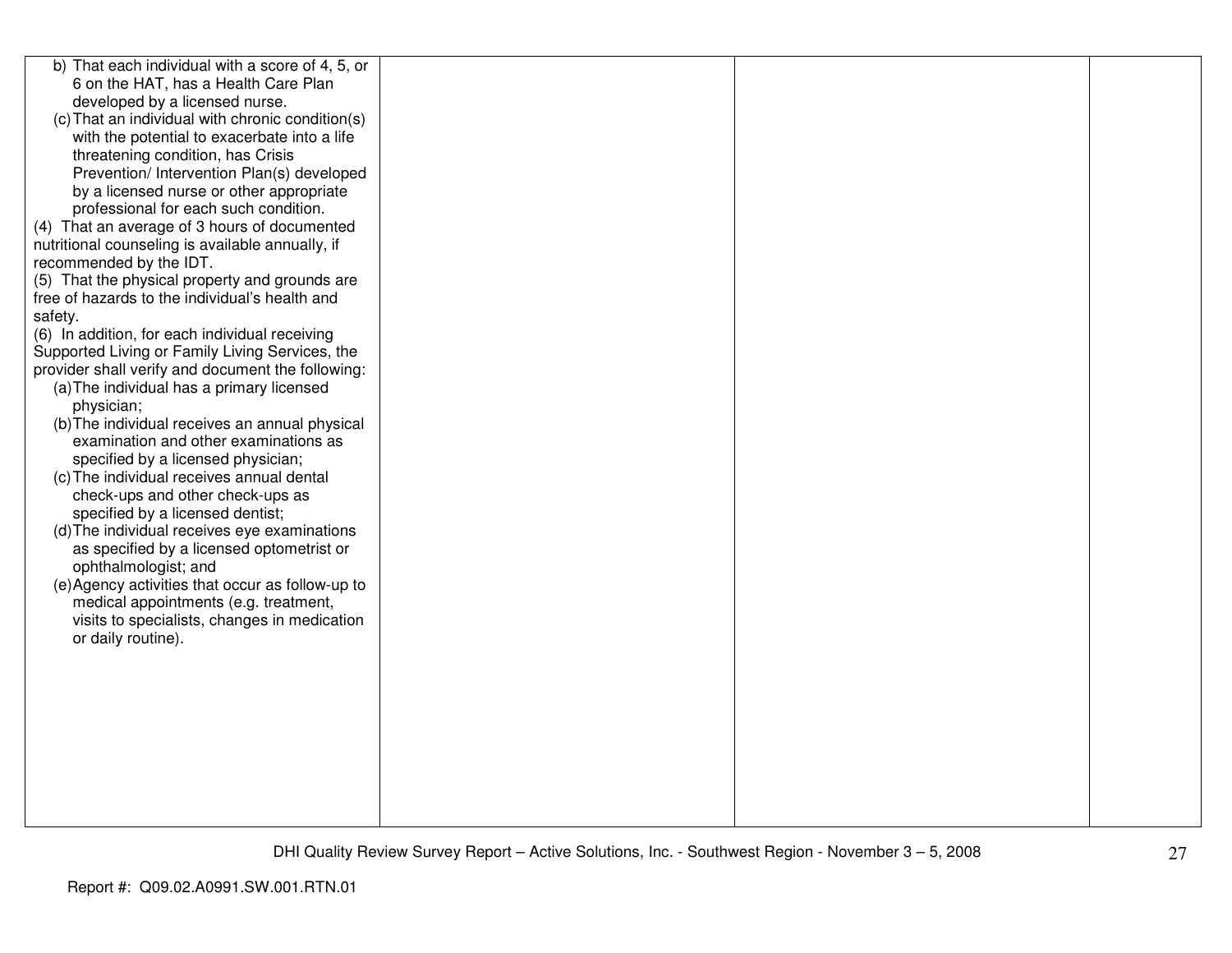| Tag # 6L14 Residential Case File                    | <b>Scope and Severity Rating: E</b>               |  |
|-----------------------------------------------------|---------------------------------------------------|--|
| Developmental Disabilities (DD) Waiver Service      | Based on record review, the Agency failed to      |  |
| Standards effective 4/1/2007                        | maintain a complete and confidential case file in |  |
| <b>CHAPTER 6. VIII. COMMUNITY LIVING</b>            | the residence for 6 of 9 Individuals receiving    |  |
| <b>SERVICE PROVIDER AGENCY</b>                      | Family Living Services Living Services.           |  |
| <b>REQUIREMENTS</b>                                 |                                                   |  |
| A. Residence Case File: For individuals             | • Annual ISP (#5, 6 & 7)                          |  |
| receiving Supported Living or Family Living, the    |                                                   |  |
| Agency shall maintain in the individual's home a    | • ISP Signature Page (#5, 6, 7 & 9)               |  |
| complete and current confidential case file for     |                                                   |  |
| each individual. For individuals receiving          | • Addendum A (#4, 5, 6, 7 & 9)                    |  |
| Independent Living Services, rather than            |                                                   |  |
| maintaining this file at the individual's home, the | • Individual Specific Training (#6 & 7)           |  |
| complete and current confidential case file for     |                                                   |  |
| each individual shall be maintained at the          | • Speech Therapy Plan (#5, 6 & 7)                 |  |
| agency's administrative site. Each file shall       |                                                   |  |
| include the following:                              | • Physical Therapy Plan (#3)                      |  |
| (1) Complete and current ISP and all                |                                                   |  |
| supplemental plans specific to the individual;      | • Occupational Therapy Plan (#7)                  |  |
| (2) Complete and current Health Assessment          |                                                   |  |
| Tool;                                               | • Health Assessment Tool (#7)                     |  |
| (3) Current emergency contact information,          |                                                   |  |
| which includes the individual's address,            |                                                   |  |
| telephone number, names and telephone               | • Health Care Plans (#3)                          |  |
| numbers of residential Community Living             |                                                   |  |
| Support providers, relatives, or guardian or        | • Crisis Plan                                     |  |
| conservator, primary care physician's name(s)       | • Seizures (#3)                                   |  |
| and telephone number(s), pharmacy name,             | • Aspiration (#3)                                 |  |
| address and telephone number and dentist            |                                                   |  |
| name, address and telephone number, and             | • Progress Notes written by DSP and/or            |  |
| health plan;                                        | Nurses (#5)                                       |  |
|                                                     |                                                   |  |
| (4) Up-to-date progress notes, signed and dated     | • Health Care Providers Written Orders (#5)       |  |
| by the person making the note for at least the      |                                                   |  |
| past month (older notes may be transferred to       | • Record of visits of healthcare practitioners    |  |
| the agency office);                                 | (#5)                                              |  |
| (5) Data collected to document ISP Action Plan      |                                                   |  |
| implementation                                      |                                                   |  |
|                                                     |                                                   |  |
| (6) Progress notes written by direct care staff     |                                                   |  |
| and by nurses regarding individual health status    |                                                   |  |
| and physical conditions including action taken in   |                                                   |  |
| response to identified changes in condition for at  |                                                   |  |
| least the past month;                               |                                                   |  |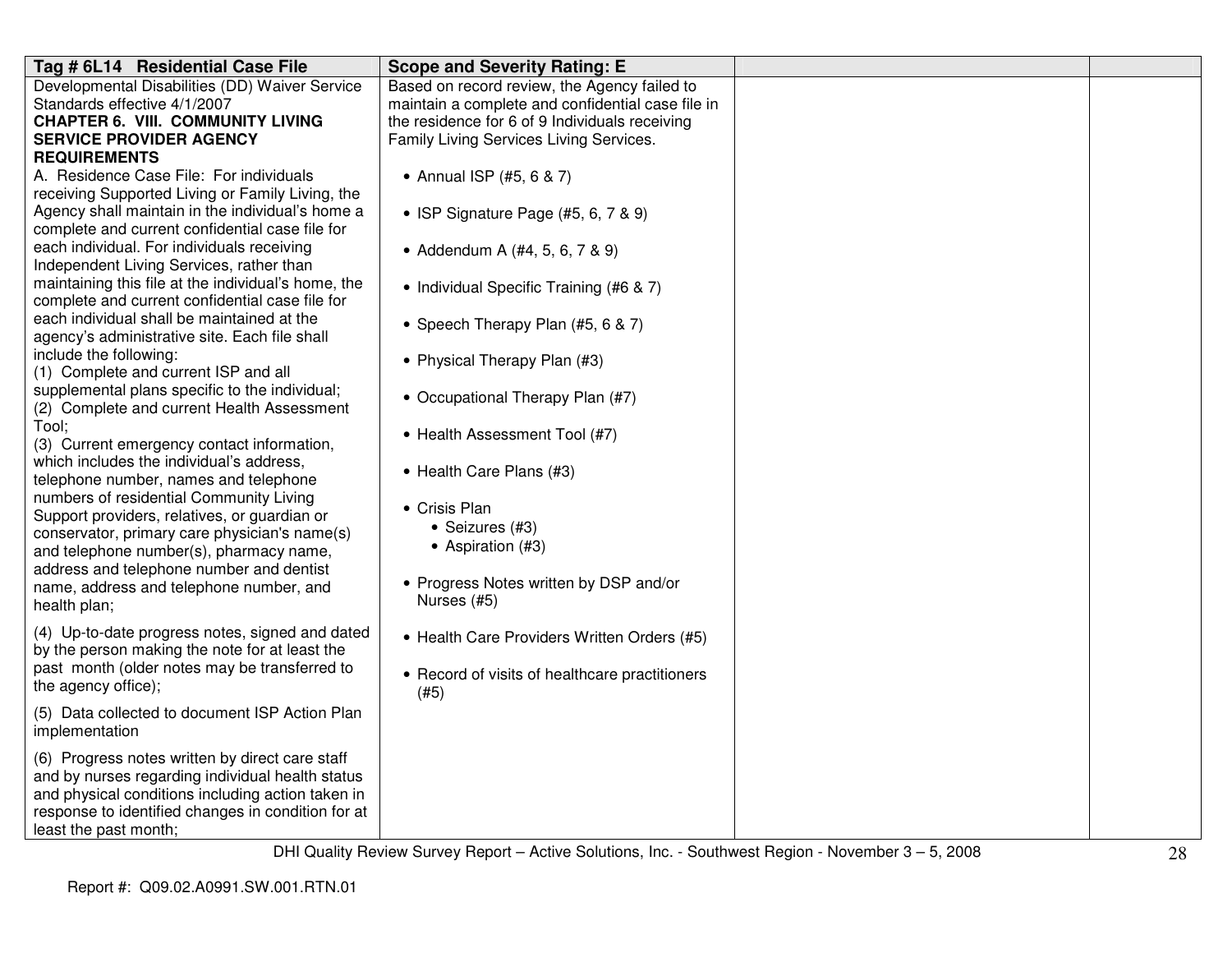|     | (7) Physician's or qualified health care providers                                                                  |  |  |
|-----|---------------------------------------------------------------------------------------------------------------------|--|--|
|     | written orders;                                                                                                     |  |  |
|     | (8) Progress notes documenting implementation                                                                       |  |  |
|     | of a physician's or qualified health care                                                                           |  |  |
|     | provider's order(s);                                                                                                |  |  |
|     | (9) Medication Administration Record (MAR) for                                                                      |  |  |
|     | the past three (3) months which includes:                                                                           |  |  |
|     | (a) The name of the individual;                                                                                     |  |  |
|     | (b) A transcription of the healthcare                                                                               |  |  |
|     | practitioners prescription including the                                                                            |  |  |
|     | brand and generic name of the medication;                                                                           |  |  |
|     | (c) Diagnosis for which the medication is                                                                           |  |  |
|     | prescribed;                                                                                                         |  |  |
|     | (d) Dosage, frequency and method/route of                                                                           |  |  |
|     | delivery;                                                                                                           |  |  |
|     | (e) Times and dates of delivery;                                                                                    |  |  |
| (f) | Initials of person administering or assisting                                                                       |  |  |
|     | with medication; and                                                                                                |  |  |
|     | (g) An explanation of any medication                                                                                |  |  |
|     | irregularity, allergic reaction or adverse                                                                          |  |  |
|     | effect.                                                                                                             |  |  |
|     | (h) For PRN medication an explanation for the                                                                       |  |  |
|     | use of the PRN must include:                                                                                        |  |  |
|     | (i) Observable signs/symptoms or                                                                                    |  |  |
|     | circumstances in which the medication                                                                               |  |  |
|     | is to be used, and                                                                                                  |  |  |
|     | (ii) Documentation of the                                                                                           |  |  |
|     | effectiveness/result of the PRN                                                                                     |  |  |
|     | delivered.                                                                                                          |  |  |
| (i) | A MAR is not required for individuals                                                                               |  |  |
|     | participating in Independent Living Services                                                                        |  |  |
|     | who self-administer their own medication.                                                                           |  |  |
|     | However, when medication administration is                                                                          |  |  |
|     | provided as part of the Independent Living                                                                          |  |  |
|     | Service a MAR must be maintained at the                                                                             |  |  |
|     | individual's home and an updated copy                                                                               |  |  |
|     | must be placed in the agency file on a                                                                              |  |  |
|     | weekly basis.                                                                                                       |  |  |
|     | (10) Record of visits to healthcare practitioners<br>including any treatment provided at the visit and              |  |  |
|     |                                                                                                                     |  |  |
|     |                                                                                                                     |  |  |
|     |                                                                                                                     |  |  |
|     | a record of all diagnostic testing for the current<br>ISP year; and<br>(11) Medical History to include: demographic |  |  |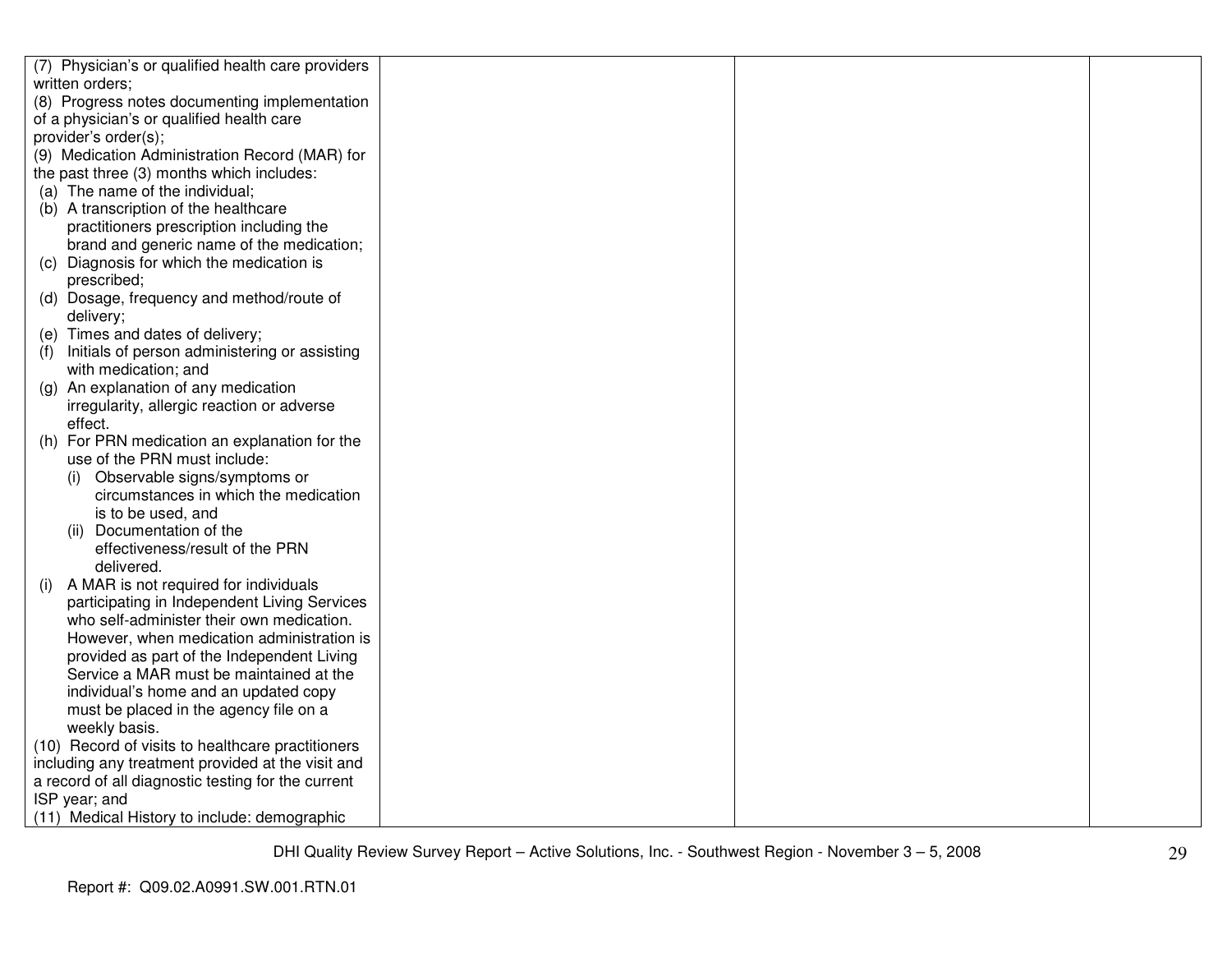| data, current and past medical diagnoses          |  |  |
|---------------------------------------------------|--|--|
| including the cause (if known) of the             |  |  |
| developmental disability and any psychiatric      |  |  |
|                                                   |  |  |
| diagnosis, allergies (food, environmental,        |  |  |
| medications), status of routine adult health care |  |  |
| screenings, immunizations, hospital discharge     |  |  |
| summaries for past twelve (12) months, past       |  |  |
| medical history including hospitalizations,       |  |  |
| surgeries, injuries, family history and current   |  |  |
| physical exam.                                    |  |  |
|                                                   |  |  |
|                                                   |  |  |
|                                                   |  |  |
|                                                   |  |  |
|                                                   |  |  |
|                                                   |  |  |
|                                                   |  |  |
|                                                   |  |  |
|                                                   |  |  |
|                                                   |  |  |
|                                                   |  |  |
|                                                   |  |  |
|                                                   |  |  |
|                                                   |  |  |
|                                                   |  |  |
|                                                   |  |  |
|                                                   |  |  |
|                                                   |  |  |
|                                                   |  |  |
|                                                   |  |  |
|                                                   |  |  |
|                                                   |  |  |
|                                                   |  |  |
|                                                   |  |  |
|                                                   |  |  |
|                                                   |  |  |
|                                                   |  |  |
|                                                   |  |  |
|                                                   |  |  |
|                                                   |  |  |
|                                                   |  |  |
|                                                   |  |  |
|                                                   |  |  |
|                                                   |  |  |
|                                                   |  |  |
|                                                   |  |  |
|                                                   |  |  |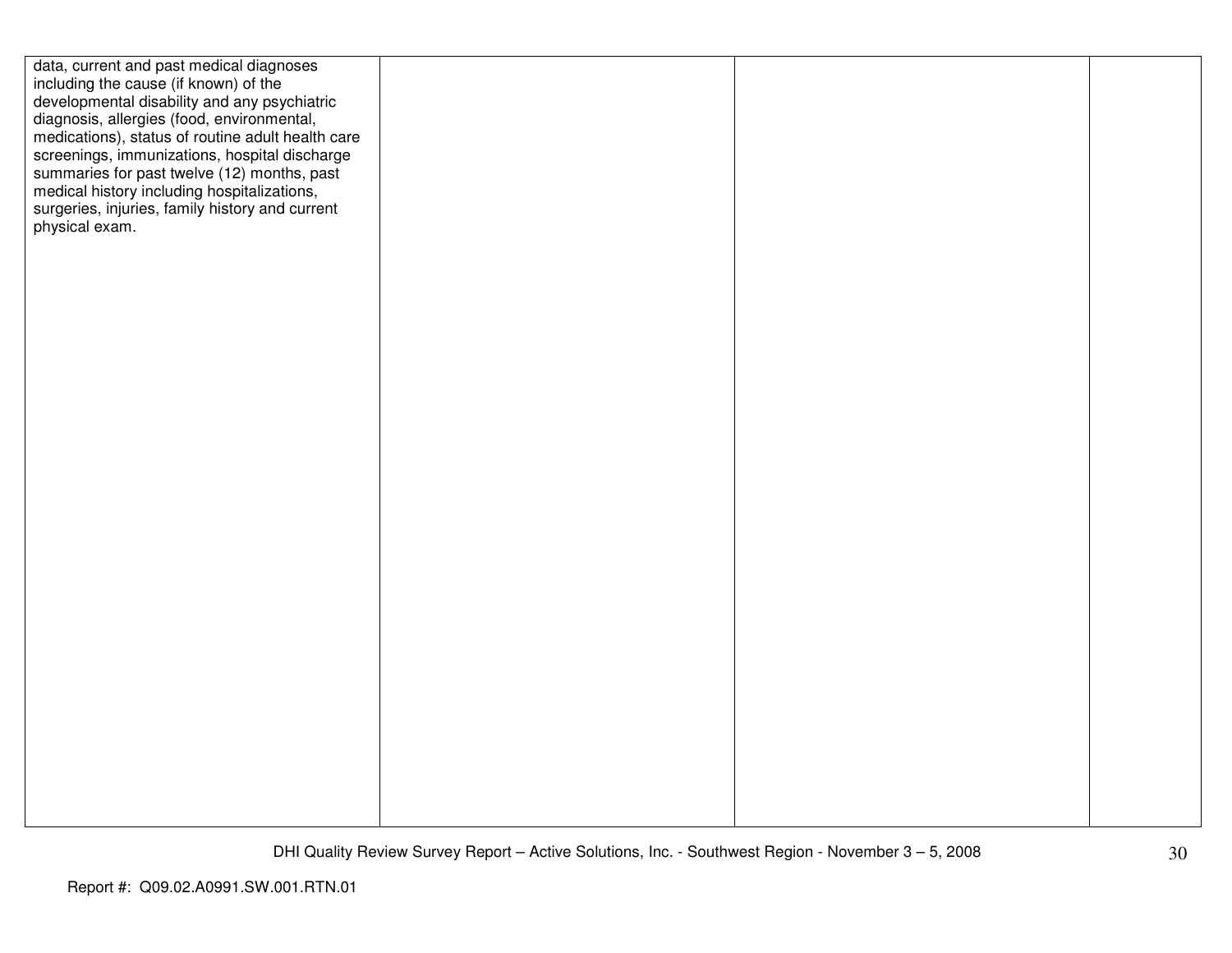| Tag # 6L25 (CoP) Residential Reqts.                                               | <b>Scope and Severity Rating: E</b>             |  |
|-----------------------------------------------------------------------------------|-------------------------------------------------|--|
| Developmental Disabilities (DD) Waiver Service                                    | Based on observation, the Agency failed to      |  |
| Standards effective 4/1/2007                                                      | ensure that each individual's residence met all |  |
| <b>CHAPTER 6. VIII. COMMUNITY LIVING</b>                                          | requirements within the standard for 4 of 9     |  |
| <b>SERVICE PROVIDER AGENCY</b>                                                    | Family Living residences.                       |  |
| <b>REQUIREMENTS</b>                                                               |                                                 |  |
| L. Residence Requirements for Family Living                                       | The following items were missing, not           |  |
| <b>Services and Supported Living Services</b>                                     | functioning or incomplete:                      |  |
| (1) Supported Living Services and Family Living                                   |                                                 |  |
| Services providers shall assure that each                                         | • Accessible written procedures for             |  |
| individual's residence has:                                                       | emergency evacuation e.g. fire and weather-     |  |
| (a) Battery operated or electric smoke                                            | related threats (#4 & 5)                        |  |
| detectors, heat sensors, or a sprinkler                                           |                                                 |  |
| system installed in the residence;                                                | • Accessible telephone numbers of poison        |  |
| (b) General-purpose first aid kit;                                                | control centers located within the line of      |  |
| (c) When applicable due to an individual's                                        | sight of the telephone (#3)                     |  |
| health status, a blood borne pathogens kit;                                       |                                                 |  |
| (d) Accessible written procedures for                                             | • Accessible written documentation of actual    |  |
| emergency evacuation e.g. fire and                                                | evacuation drills occurring at least three (3)  |  |
| weather-related threats;                                                          | times a year. For Supported Living              |  |
| (e) Accessible telephone numbers of poison                                        | evacuation drills shall occur at least once a   |  |
| control centers located within the line of                                        | year during each shift (#3 & 5)                 |  |
| sight of the telephone;                                                           |                                                 |  |
| Accessible written documentation of actual<br>(f)                                 | • Accessible written procedures for the safe    |  |
| evacuation drills occurring at least three (3)                                    | storage of all medications with dispensing      |  |
| times a year. For Supported Living                                                | instructions for each individual that are       |  |
| evacuation drills shall occur at least once a                                     | consistent with the Assisting with Medication   |  |
| year during each shift;                                                           | Administration training or each individual's    |  |
| (g) Accessible written procedures for the safe                                    | ISP $(#3, 4, 5 & 6)$                            |  |
| storage of all medications with dispensing                                        |                                                 |  |
| instructions for each individual that are                                         | • Accessible written procedures for             |  |
| consistent with the Assisting with                                                | emergency placement and relocation of           |  |
| Medication Administration training or each                                        | individuals in the event of an emergency        |  |
| individual's ISP; and                                                             | evacuation that makes the residence             |  |
| (h) Accessible written procedures for                                             | unsuitable for occupancy. The emergency         |  |
| emergency placement and relocation of<br>individuals in the event of an emergency | evacuation procedures shall address, but        |  |
|                                                                                   | are not limited to, fire, chemical and/or       |  |
| evacuation that makes the residence                                               | hazardous waste spills, and flooding (#5)       |  |
| unsuitable for occupancy. The emergency                                           |                                                 |  |
| evacuation procedures shall address, but                                          |                                                 |  |
| are not limited to, fire, chemical and/or                                         |                                                 |  |
| hazardous waste spills, and flooding.                                             |                                                 |  |
|                                                                                   |                                                 |  |